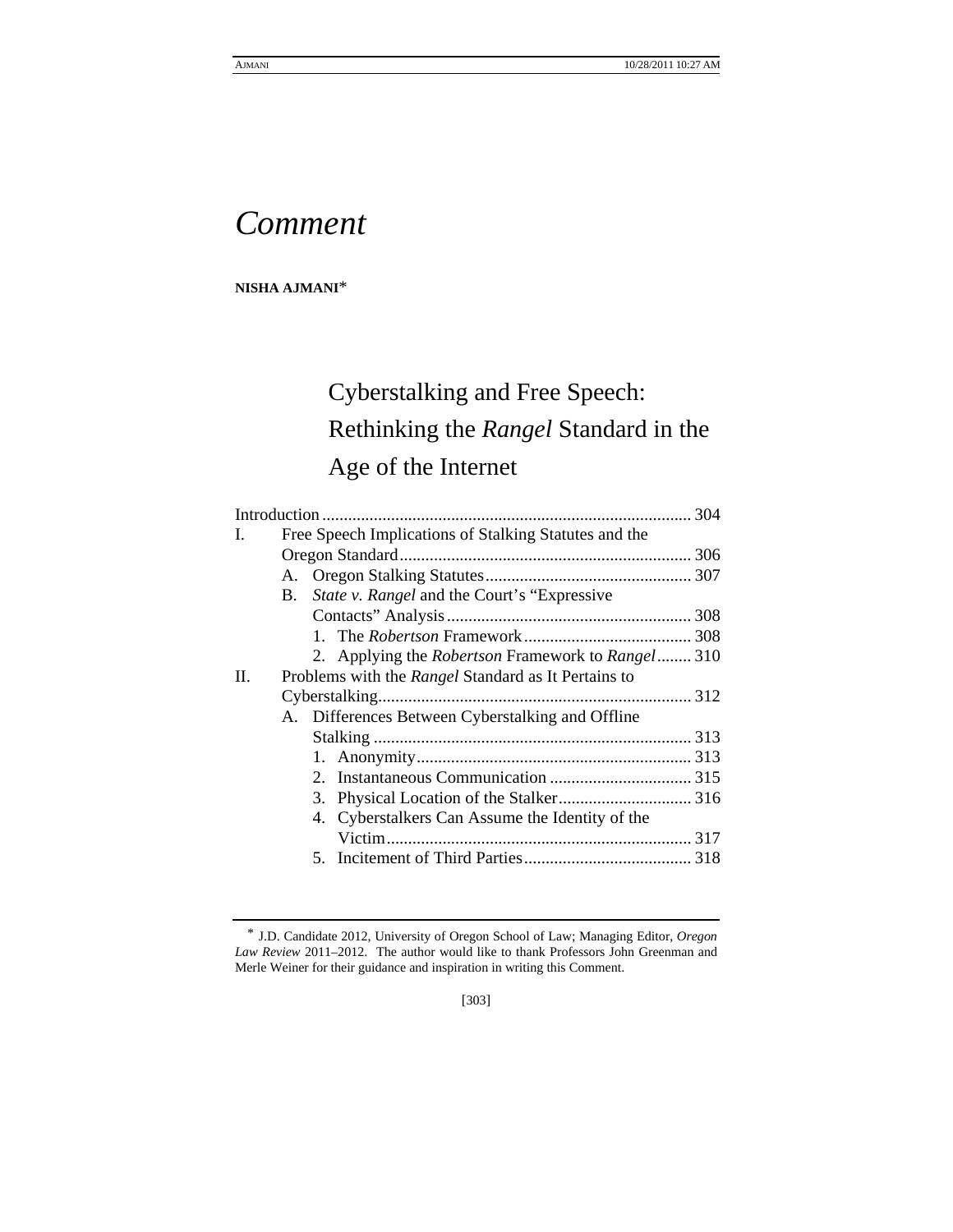|     |  | B. The Credible Threat Requirement Is Unworkable in     |  |
|-----|--|---------------------------------------------------------|--|
|     |  |                                                         |  |
|     |  | C. Determining "Imminence" and "Present Ability" in     |  |
|     |  |                                                         |  |
| HL. |  | Proposed Changes to the Rangel Standard to Account for  |  |
|     |  |                                                         |  |
|     |  | A. Abandon or Reform the Imminence Requirement 325      |  |
|     |  | B. Renounce the Credible Threat Requirement  327        |  |
|     |  | C. Specifically Address the Distinctive Characteristics |  |
|     |  |                                                         |  |
|     |  |                                                         |  |
|     |  |                                                         |  |
|     |  |                                                         |  |

#### **INTRODUCTION**

ach month, it seems, there are many new technological gadgets, Each month, it seems, there are many new technological gadgets, hundreds of new smart phone applications, and Facebook changes that allow for increased information sharing and social contact. While such technological advances can make our lives easier, provide for greater creative expression, and encourage more expansive sharing of ideas and thoughts, such improvements may lead to negative consequences that must be addressed.

As with most modes of communication and expression, people have discovered numerous ways in which to abuse the advantages of the Internet. The recent and ongoing spate of cyberbullying cases is a prime example of this problem. In addition, cyberincitement of third parties to commit crimes against other persons allows individuals to reach a potentially much larger audience, over a longer period of time, than would be possible in a strictly offline environment. An example of cyberincitement is the "Nuremberg Files" website in which a pro-life activist publicized detailed personal information of many doctors who conducted abortions.<sup>1</sup> This information was placed next to graphic images of aborted fetuses.<sup>2</sup> These images combined with the text of the website presumably reached radical anti-abortion activists—when a doctor was injured or killed, the website's operators either printed the doctor's name in gray or struck a line through his or her name.<sup>3</sup>

<sup>1</sup> John P. Cronan, *The Next Challenge for the First Amendment: The Framework for an Internet Incitement Standard*, 51 CATH. U. L. REV. 425, 443–44 (2002).

<sup>2</sup> *Id.* at 444.

<sup>3</sup> *Id.*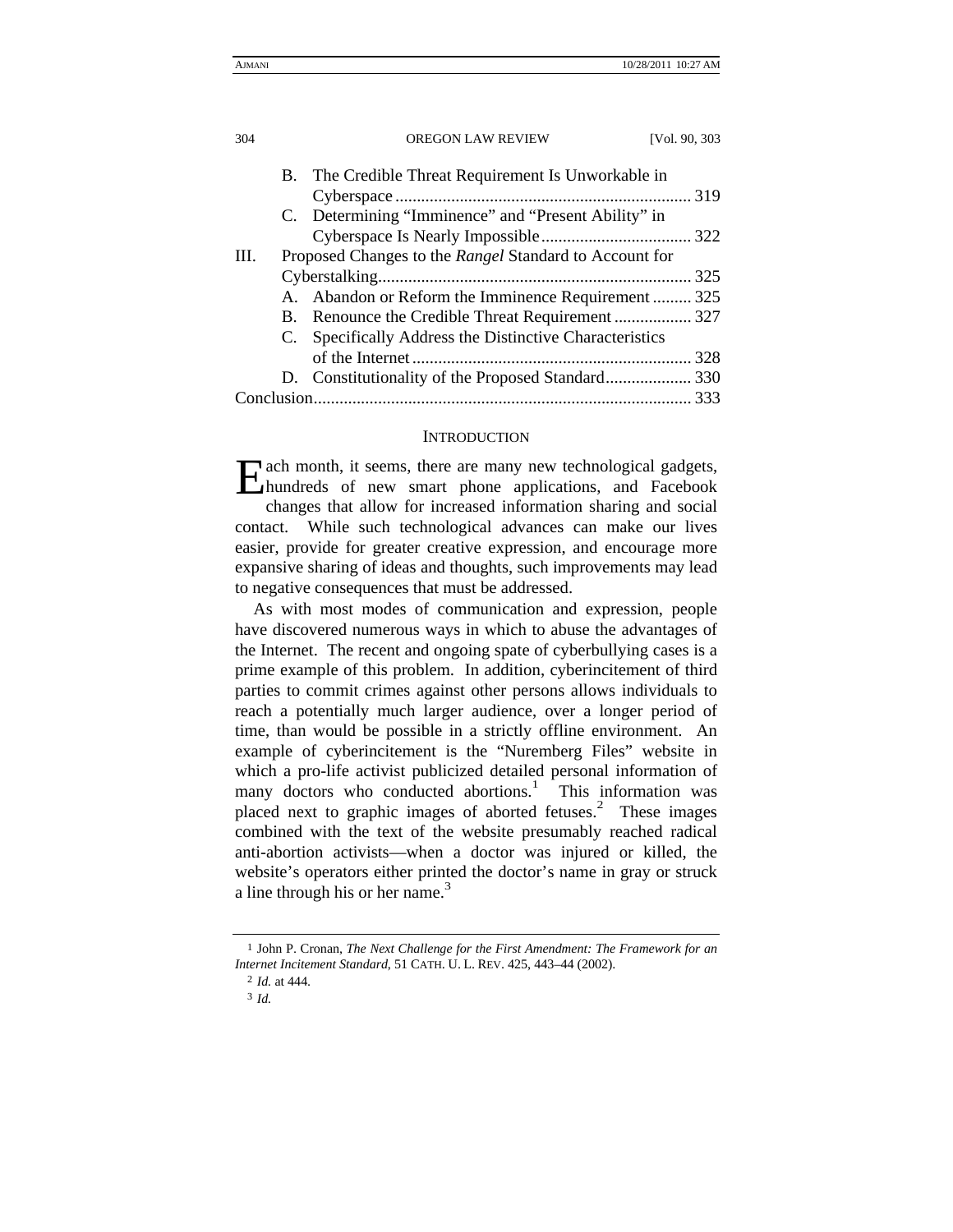#### 2011] *Cyberstalking and Free Speech* 305

Another form of disturbing behavior on the Internet is cyberstalking, which is the focus of this Comment. Generally, stalking is defined as a course of repetitious conduct directed toward a specific individual that would cause a reasonable person to feel fear.<sup>4</sup> Cyberstalking involves "the use of the Internet, e-mail, or other electronic communications devices to stalk another person."<sup>5</sup> Several examples of cyberstalking include sending numerous harassing or threatening e-mails to another individual, creating a webpage devoted to threatening or harassing another individual, encouraging third parties online to stalk or cause harm to a specific person, and intimidating another person via an online chat system.<sup>6</sup> Responses to a 2009 U.S. Department of Justice survey indicated that approximately one in four stalking victims who participated in the survey experienced some form of cyberstalking. As technology continues to progress, cyberstalking will become a more pervasive problem, which must be tackled sooner rather than later.

Like other forms of cyber-victimization, cyberstalking presents unique problems that make it difficult for existing laws and law enforcement to adequately respond to and prevent criminal activity that is conducted using the Internet and other technological media. For example, cyberstalkers can easily remain anonymous online, and they can also take on the identity of their victims or any other third parties as a means to increase fear in the victims.<sup>8</sup> Furthermore, because of the virtual context of cyberstalking, victims may be completely unaware of the perpetrator's physical location—thereby potentially causing more fear and uneasiness in the victim.<sup>9</sup>

In addition, along with the numerous law enforcement difficulties that cyberstalking has created, cyberstalking has altered the landscape of free speech litigation as it pertains to the crime. Courts and American society more generally have long regarded the First

<sup>4</sup> *Stalking Facts*, NAT'L CENTER FOR VICTIMS OF CRIME, http://www.ncvc.org/src/main .aspx?dbID=DB\_statistics195 (last visited Sept. 28, 2011).

<sup>5</sup> U.S DEP'T OF JUSTICE, 1999 REPORT ON CYBERSTALKING: A NEW CHALLENGE FOR LAW ENFORCEMENT AND INDUSTRY, *available at* http://www.justice.gov/criminal /cybercrime/cyberstalking.htm.

<sup>6</sup> Naomi Harlin Goodno, *Cyberstalking, a New Crime: Evaluating the Effectiveness of Current State and Federal Laws*, 72 MO. L. REV. 125, 129 (2007).

<sup>7</sup> KATRINA BAUM ET AL., U.S. DEP'T OF JUSTICE, STALKING VICTIMIZATION IN THE UNITED STATES 1 (2009), *available at* http://www.ncvc.org/src/AGP.Net/Components /DocumentViewer/Download.aspxnz?DocumentID=45862.

<sup>8</sup> Goodno, *supra* note 6, at 130–32.

<sup>9</sup> *Id.* at 129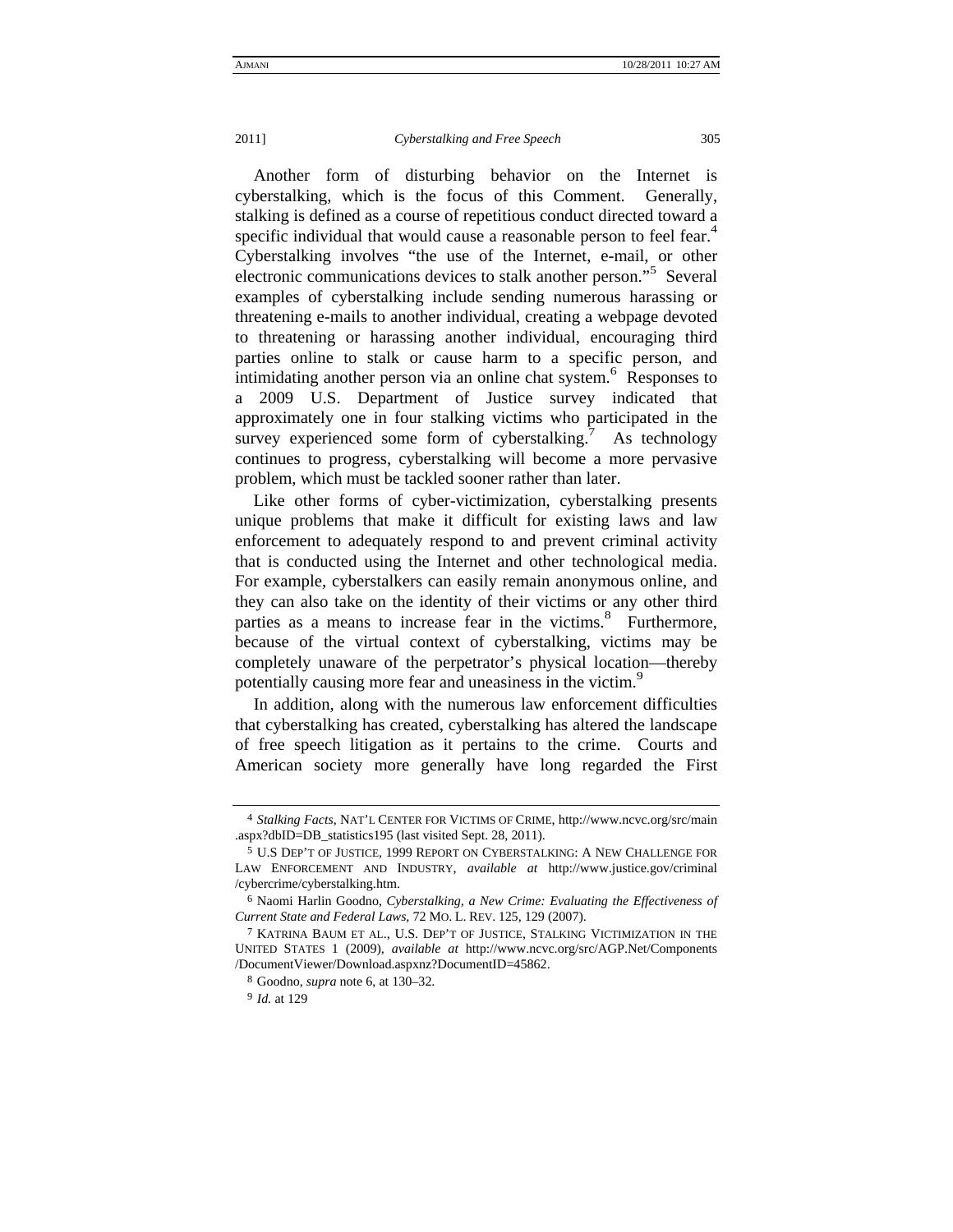Amendment as one of the primary hallmarks of the Constitution.<sup>10</sup> There are, however, several forms of expression that the First Amendment and its state constitutional counterparts do not protect because of their potential danger to society—such as threats, child pornography, and incitement to unlawful action.<sup>11</sup> This Comment explores how lawmakers can tailor laws or create new legislation to effectively respond to the dangers of cyberstalking while adhering to the American commitment to free speech; this Comment narrows its analysis of this issue to Oregon law specifically.

Part I of this Comment examines several free speech concerns as they pertain to stalking statutes, Oregon's stalking laws, and the leading Oregon Supreme Court case regarding stalking, *State v. Rangel*. Part II explores problems with the rule that *Rangel* set forth as it pertains to cyberstalking. Finally, this Comment proposes possible changes to the *Rangel* standard and Oregon legislation in order to resolve the issues with the most recent law while maintaining Oregon's adherence to freedom of expression.

## I

## FREE SPEECH IMPLICATIONS OF STALKING STATUTES AND THE OREGON STANDARD

One of the main criticisms of many stalking statutes is that they are unconstitutionally overbroad, sweeping in expression that is protected under the federal and state constitutions.<sup>12</sup> In order to avoid overbreadth challenges as they relate to expressive communications, many state statutes and court decisions require that the stalking defendant make a "credible threat" of violence against the victim.<sup>13</sup> A "credible threat" is, generally, "'a verbal or written threat' coupled 'with the apparent ability to carry out the threat' so as to cause the victim fear."<sup>14</sup> There are, however, several problems with the There are, however, several problems with the credible threat requirement, especially as it pertains to cyberstalking.<sup>15</sup>

<sup>10</sup> *See* Cronan, *supra* note 1, at 426.

<sup>11</sup> *Id.* at 427.

<sup>12</sup> Silvija A. Stikis, *Stopping Stalking*, 81 GEO. L. J. 2771, 2783–84 (1993).

<sup>13</sup> Goodno, *supra* note 6, at 134–35.

<sup>14</sup> *Id.* at 135–36 (emphasis omitted).

<sup>15</sup> *Id.* at 136. The issues with the credible threat requirement will be explored further *infra* Part II.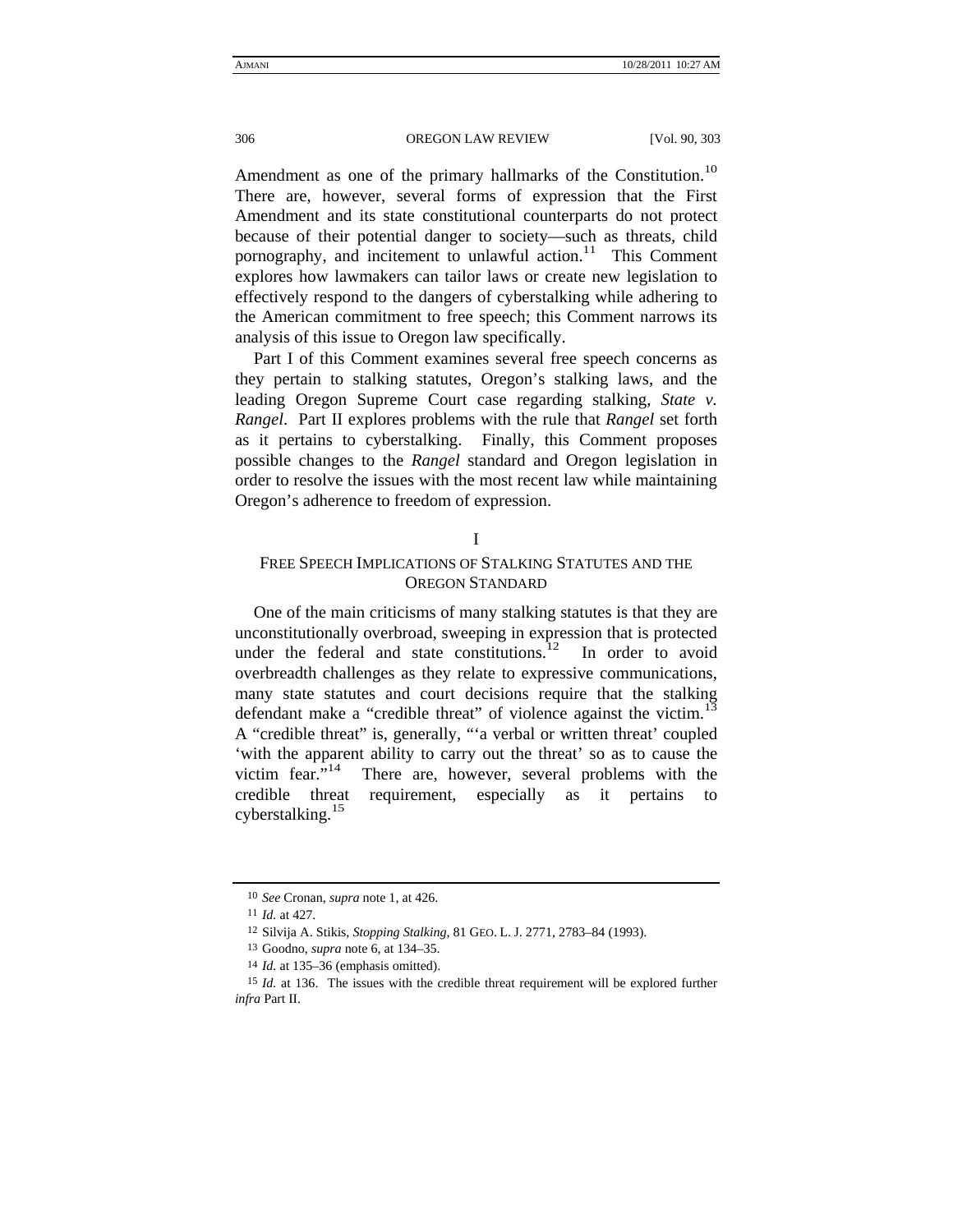#### *A. Oregon Stalking Statutes*

The three main Oregon Revised Statutes (ORS) dealing with stalking are ORS 30.866, 163.730, and 163.732. ORS 30.866 sets forth the elements of a civil stalking protective order,  $^{16}$  while ORS 163.732 provides the elements of the crime of stalking.<sup>17</sup> ORS 163.730 supplies definitions for the criminal and civil statutes.<sup>18</sup> ORS 30.866 and 163.732 are fairly similar, but the criminal statute has a higher mens rea requirement than the civil statute; knowledge is the culpability level in ORS 163.732,<sup>19</sup> while ORS 30.866 requires a minimum mens rea level of recklessness.<sup>20</sup>

Stalking is a Class A misdemeanor in Oregon and a Class C felony if the perpetrator has been convicted of stalking before or if the perpetrator has violated a stalking protective order.<sup>21</sup> ORS 163.732 establishes three elements of criminal stalking: (1) "The person knowingly alarms or coerces another person or a member of that person's immediate family or household by engaging in repeated and unwanted contact with the other person"; (2) It is objectively reasonable for an individual in the victim's position to have been alarmed or coerced by the contact; and (3) "The repeated and unwanted contact causes the victim reasonable apprehension regarding" his or her personal safety or the personal safety of the victim's immediate family or household member. $^{22}$ 

ORS 163.730 informs the meaning of ORS 163.732, defining the verb "alarm" as, "to cause apprehension or fear resulting from the perception of danger" and the verb "coerce" as, "to restrain, compel or dominate by force or threat."<sup>23</sup>

The concept most relevant to the free speech discussion is that of "contact." "Contact" includes appearing in the physical or visual presence of the other person, following the other person, "sending or making written or electronic communications in any form to the other person," speaking with the other individual by any means, and communicating with the other individual through a third party.<sup>24</sup> The

- 19 *Id.* § 163.732(1)(a).
- 20 OR. REV. STAT. § 30.866(1)(a) (2003).
- 21 OR. REV. STAT. § 163.732(2) (2009).
- 22 *Id.* § 163.732(1).
- 23 *Id.* § 163.730.

24 *Id.*

<sup>16</sup> OR. REV. STAT. § 30.866 (2003).

<sup>17</sup> *Id.* § 163.732. This Comment will focus on this criminal statute.

<sup>18</sup> OR. REV. STAT. § 163.730 (2009).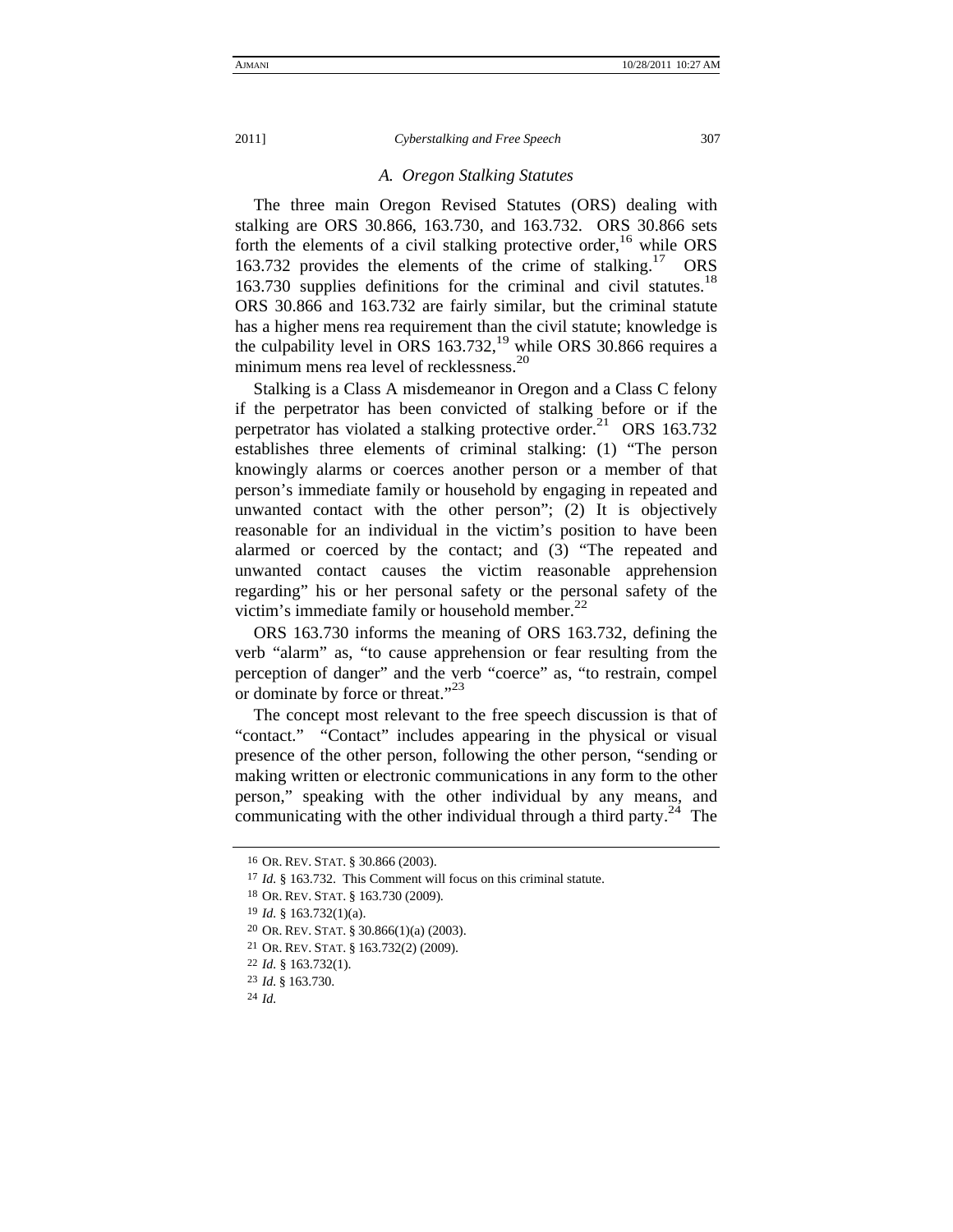contact provision in ORS 163.730 was a central piece of the Oregon Supreme Court's constitutional analysis in *State v. Rangel*. 25

## *B.* State v. Rangel *and the Court's "Expressive Contacts" Analysis*

Article 1, section 8 of the Oregon Constitution provides: "No law shall be passed restraining the free expression of opinion, or restricting the right to speak, write, or print freely on any subject whatever; but every person shall be responsible for the abuse of this right."26 *Rangel* focused on whether or not ORS 163.732 was overbroad, which would violate article 1, section 8 by criminalizing protected speech.<sup>27</sup>

In *Rangel*, the Oregon Supreme Court held that Oregon's criminal stalking statute, ORS 163.732, was not overbroad under the free speech provisions of the Oregon Constitution and the U.S. Constitution.28 Eduardo Rangel was the defendant, and the State charged him with "stalking by 'unlawfully and knowingly alarm[ing the victim] by coming to her place of employment and threatening her' on several occasions." $^{29}$  Because the charging document indicated that the defendant threatened the victim, the court concluded that there was a free speech issue under the state and federal constitutions.30 Specifically, the court analyzed whether the communicative contact provisions listed in ORS 163.730(3) and employed in ORS 163.732 criminalized protected speech under article 1, section  $8^{31}$ 

#### *1. The* Robertson *Framework*

In analyzing the issue of whether or not ORS 163.732 was overbroad, the court applied the *Robertson* framework that the Oregon Supreme Court established in 1982 in *State v. Robertson*, 32 which assessed the constitutionality of an Oregon coercion statute under article 1, section  $8^{33}$  In *Robertson*, the court established a three-pronged test to determine whether laws involving expression are

30 *Id.*

<sup>25</sup> State v. Rangel, 328 Or. 294, 298–300, 977 P.2d 379, 381–83 (1999).

<sup>26</sup> OR. CONST. art. I, § 8.

<sup>27</sup> *Rangel*, 328 Or. at 296, 977 P.2d at 380.

<sup>28</sup> *Id.*

<sup>29</sup> *Id.* at 297, 977 P.2d at 381.

<sup>31</sup> *Id.* at 298–307, 977 P.2d at 382–87.

<sup>32</sup> *Id.* at 298, 977 P.2d at 382.

<sup>33</sup> State v. Robertson, 293 Or. 402, 404, 649 P.2d 569, 577 (1982).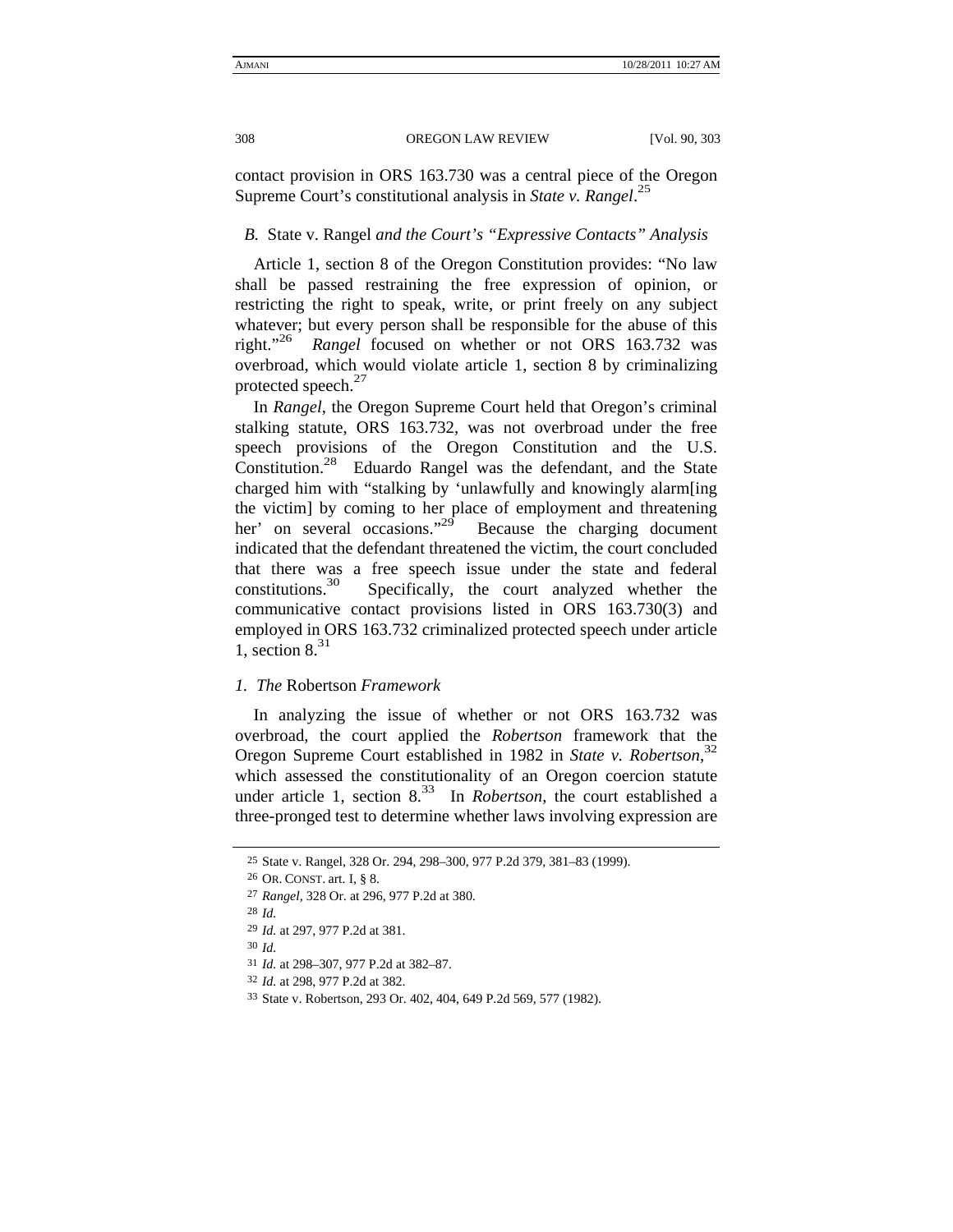overbroad.<sup>34</sup> The first prong of the test provides that if a law is "directed to the substance of any 'opinion' or any 'subject' of communication," then the law is unconstitutional unless it falls within a historical exception.<sup>35</sup>

The second part of the *Robertson* framework defines what constitutes a "historical exception."36 The court defined "historical exception" as an unprotected category of speech "that was well established when the first American guarantees of freedom of expression were adopted and that the guarantees then or in 1859 demonstrably were not intended to reach."<sup>37</sup> The court listed several examples of historical exceptions, including solicitations of crimes, fraud and forgery and their modern variants, and several forms of theft. $38$ 

If the law in question is directed to any subject of communication or the substance of an opinion but falls within a historical exception, a third analysis is required.<sup>39</sup> The third prong "is referred to as the 'overbreadth and narrowing' inquiry and is" used when either the law concerns speech but fits within a historical exception, or when the law involves both speech and the effects of speech. $40$  Essentially, the "overbreadth and narrowing" inquiry asks whether the law, as written, encompasses constitutionally protected activity and expression.<sup>41</sup> If the statute proscribes constitutionally permissible activity or expression, then the statute is overbroad and unconstitutional unless it can be saved by a "judicially imposed narrowing construction."  $^{42}$  A narrowing construction may be able to remove the constitutionally allowable expression from the statute, thereby redirecting the focus of the statute to only proscribable expression and activity.<sup>43</sup> Oregon courts continue to use the *Robertson* framework to analyze the

<sup>34</sup> William R. Long, *Requiem for* Robertson*: The Life and Death of a Free-Speech Framework in Oregon*, 34 WILLAMETTE L. REV. 101, 109 (1998).

<sup>35</sup> *Robertson*, 293 Or. at 412, 649 P.2d at 576.

<sup>36</sup> Long, *supra* note 34.

<sup>37</sup> *Robertson*, 293 Or. at 412, 649 P.2d at 576.

<sup>38</sup> *Id.* 

<sup>39</sup> Long, *supra* note 34.

<sup>40</sup> *Id.*

<sup>41</sup> *Id.* at 109–10.

<sup>42</sup> *Id.* at 110.

<sup>43</sup> *Id.*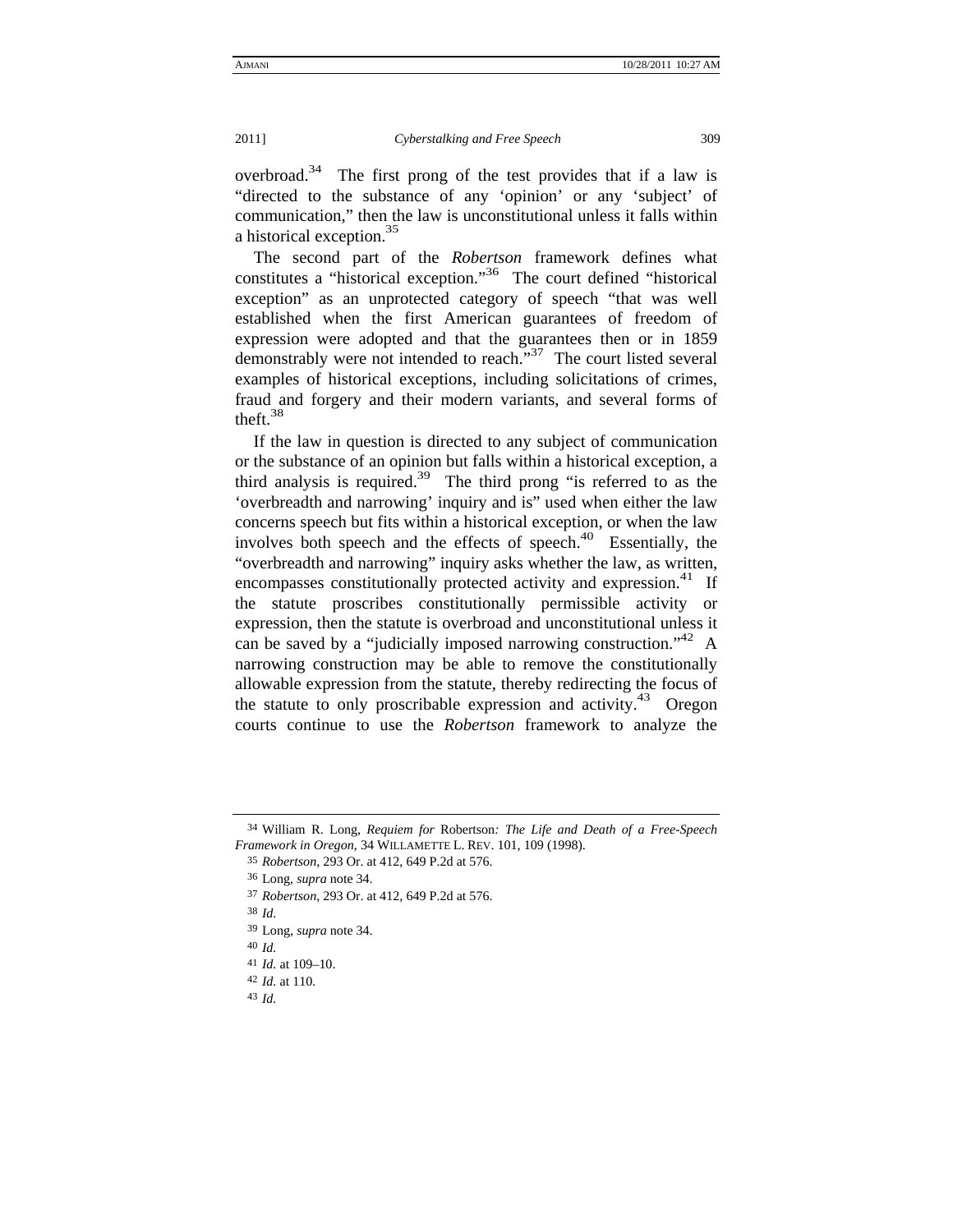constitutionality of laws involving expression and the effects of expression.<sup>44</sup>

#### *2. Applying the* Robertson *Framework to* Rangel

The court in *Rangel* began its analysis of the constitutionality of ORS 163.732 by inquiring whether the statute was directed to the substance of opinions or to the subject of communications—the first prong of the *Robertson* test.<sup>45</sup> The court determined that the criminal stalking statute did not proscribe the subject of communications or the substance of opinions; rather, the court concluded that the statute aimed to proscribe the forbidden effects of expression, mainly "repeated and unwanted 'contacts.'"46 Therefore, article 1, section 8 did not prohibit the enactment of ORS 163.732 outright.<sup>47</sup> Because the statute did not directly concern speech or expression, the court did not examine the historical exceptions piece of the *Robertson*  framework.<sup>48</sup>

The court noted, however, that under *Robertson*, if a statute that is focused on forbidden effects, like ORS 167.732, proscribes written or verbal means used to produce those effects, the law must still "be scrutinized to determine whether it appears to reach privileged communication or whether it can be interpreted to avoid such 'overbreadth.'"<sup>49</sup> Because the stalking statute criminalized the inducement of alarm or coercion through repeated and unwanted contacts, and because those contacts included speech or writing— "communicative" or "expressive contacts"—the court concluded that the statute restricted speech to a degree.<sup>50</sup> Thus, the court needed to analyze whether it could impose a narrowing construction to avoid an overbreadth problem.<sup>51</sup>

To assess whether a narrowing construction could have been applied to ORS 163.732, the court looked largely to a previous Oregon Supreme Court case, *State v. Moyle*, which dealt with the

<sup>44</sup> *See, e.g.*, State v. Moyer, 348 Or. 220, 224, 230 P.3d 7, 10 (2010), *cert. denied*, 131 S. Ct. 326 (2010).

<sup>45</sup> State v. Rangel, 328 Or. 294, 298–99, 977 P.2d 379, 382 (1999).

<sup>46</sup> *Id.* at 299, 977 P.2d at 382.

<sup>47</sup> *Id.*

<sup>48</sup> *See* Long, *supra* note 34.

<sup>49</sup> *Rangel*, 328 Or. at 299, 977 P.2d at 382.

<sup>50</sup> *Id.* at 301, 977 P.2d at 383.

<sup>51</sup> *Id.* at 302, 977 P.2d at 384.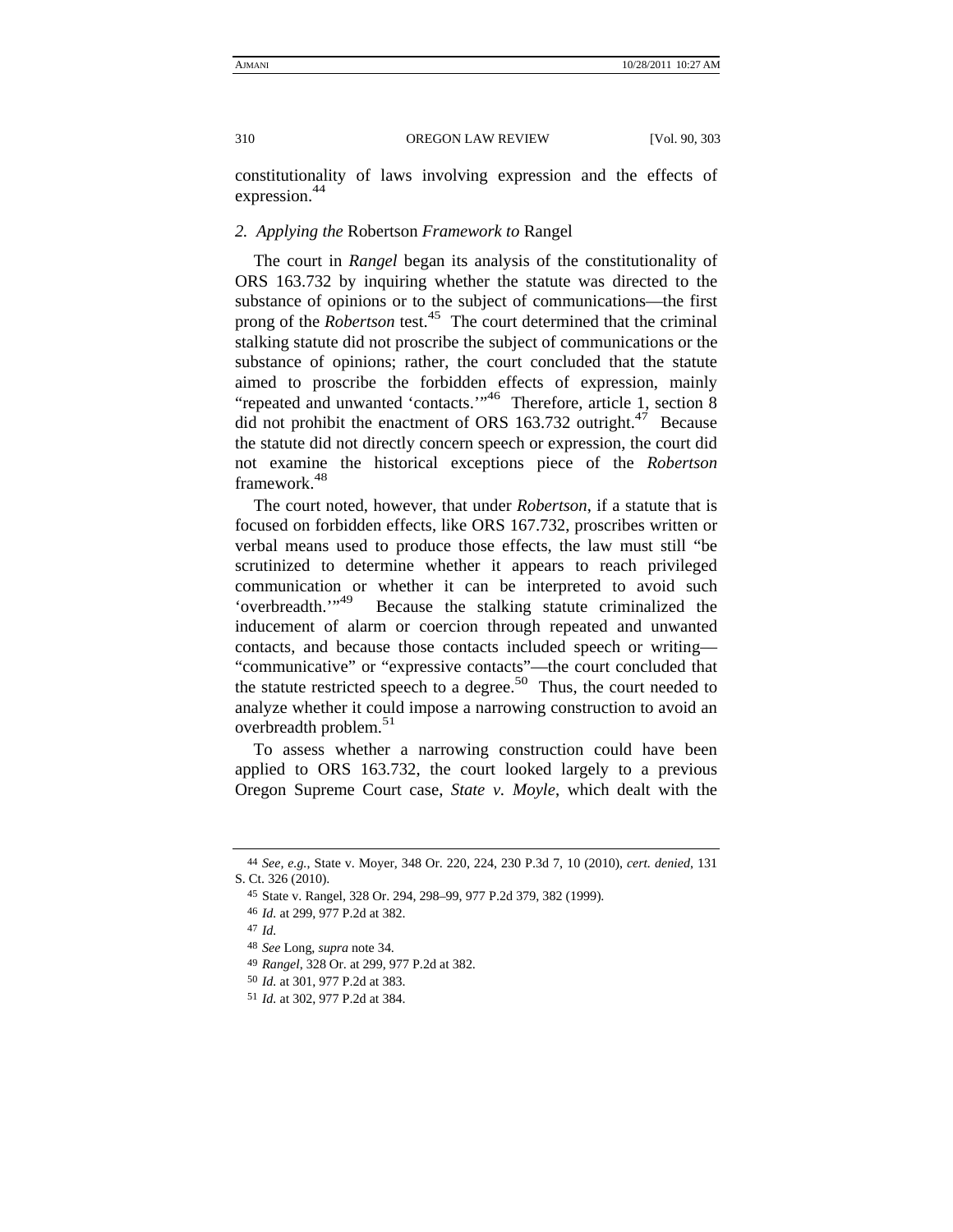Oregon harassment statute.<sup>52</sup> The court interpreted the harassment statute in *Moyle* to be similar to the stalking statute at issue in *Rangel*; thus, the court concluded that the narrowing construction that the *Moyle* court used was applicable to *Rangel*. 53

The harassment statute in *Moyle* had a communicative expressions provision, which stated that a person commits harassment if he or she "'[s]ubjects another to alarm by conveying a telephonic or written threat to inflict serious physical injury on that person . . . which threat reasonably would be expected to cause alarm. $\mathbb{R}^{54}$  Even though the harassment statute did not explicitly require proof of a specific intent to effectuate the threat or of any present capacity to do so, the court held "that the elements of actual alarm and the reasonableness of the alarm under the circumstances had a similar purpose and effect."<sup>55</sup> Such a conclusion is definitive of the credible threat requirement.<sup>56</sup> Therefore, the court's eventual narrowing construction for the harassment statute required that individuals accused of harassment "ma[k]e a threat or its equivalent and . . . intend[] to cause the victim alarm."<sup>57</sup>

Because the harassment and criminal stalking statutes were similar, the *Rangel* court concluded that the text and legislative purpose of ORS 163.732 also required a credible threat.<sup>58</sup> Therefore because ORS 163.732 contained a communicative contacts provision, the court followed the *Moyle* analysis in concluding that although ORS 163.732 did not expressly require a credible threat, ORS 163.732(1)'s requirements of "actual alarm and the subjective and objective reasonableness of the alarm in the circumstances [had] the same purpose and effect."<sup>59</sup>

The *Rangel* court also determined that the elements of actual alarm and the objective and subjective reasonableness of the alarm "limit the reach of ORS 163.732(1) to a threat that is so unambiguous, unequivocal, and specific *to the addressee* that it convincingly expresses to the addressee the intention that it will be carried out" and

<sup>52</sup> *Id.* at 302–06, 977 P.2d at 384–86.

<sup>53</sup> *Id.* at 305–06, 977 P.2d at 386.

<sup>54</sup> *Id.* at 298 n.5, 977 P.2d at 381 n.5.

<sup>55</sup> *Id.* at 305, 977 P.2d at 385–86.

<sup>56</sup> *See* Goodno, *supra* note 6, at 135–36.

<sup>57</sup> *Rangel*, 328 Or. at 297, 977 P.2d at 381.

<sup>58</sup> *Id.* at 305–06, 977 P.2d at 386.

<sup>59</sup> *Id.*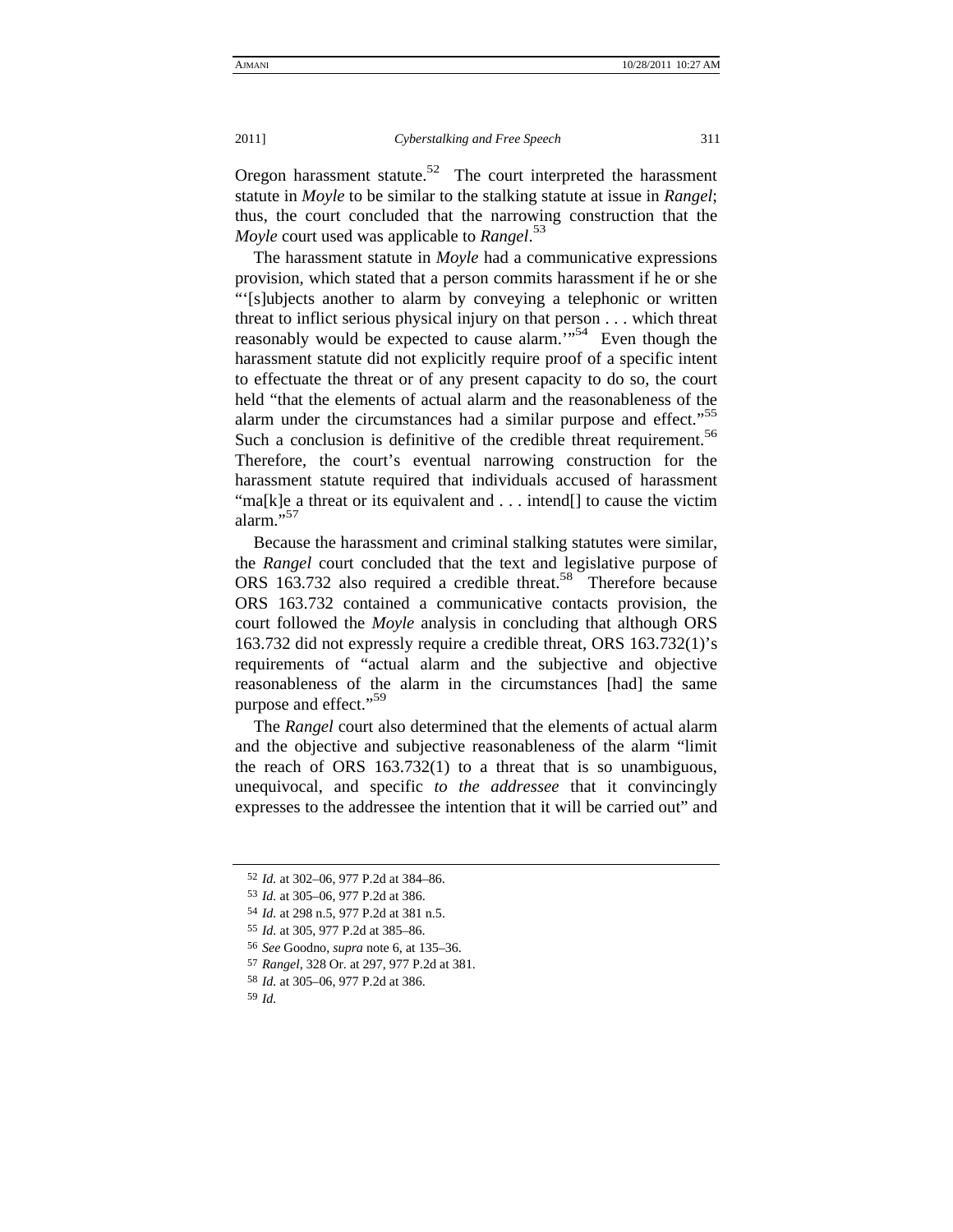that the speaker has the "present ability to do so."<sup>60</sup> In discussing how to further define the credible threat requirement under ORS 163.732, the court referred to the *Moyle* court's definition of a credible (or "proscribable") threat, which defined the term as, "a communication that instills in the addressee a fear of imminent and serious personal violence from the speaker, is unequivocal, and is objectively likely to be followed by unlawful acts."<sup>61</sup> The court ultimately adopted the *Moyle* definition of a credible threat because the legislature intended that the term "alarm" be applied to the same form of communications as that to which it applied in the harassment statute.<sup>62</sup> With the credible threat requirement, the court in *Rangel* successfully applied a narrowing construction to the criminal stalking statute, thereby avoiding an overbreadth issue under article 1, section 8.63

### II

# PROBLEMS WITH THE *RANGEL* STANDARD AS IT PERTAINS TO CYBERSTALKING

In light of numerous and extensive technological advances since the court decided *Rangel* in 1999, the *Rangel* rule as it stands and ORS 163.732 do not adequately address the crime of cyberstalking for several reasons. First, there are multiple differences between offline stalking and cyberstalking that indicate that cyberstalking could potentially be more dangerous and cause more fear in victims than offline stalking.64 Second, the credible threat requirement that *Rangel* established is problematic because it does not recognize that many perpetrators (online and offline) can knowingly cause fear in victims without expressly making an overt threat.<sup>65</sup> And third, there are issues with receipt of the threat, incitement of third parties, and the requirement that the stalker had the "present" or "apparent" ability to carry out the threat when the perpetrator communicates on the Internet or on another type of electronic device.<sup>66</sup>

- 63 *Id.* at 306, 977 P.2d at 386.
- 64 Goodno, *supra* note 6, at 128–32.
- 65 *See id.* at 135–36.

<sup>60</sup> *Id.* at 306, 977 P.2d at 386.

<sup>61</sup> *Id.* at 303, 977 P.2d at 384.

<sup>62</sup> *Id.* at 303, 977 P.2d at 384–85.

<sup>66</sup> *Id.* at 137–39.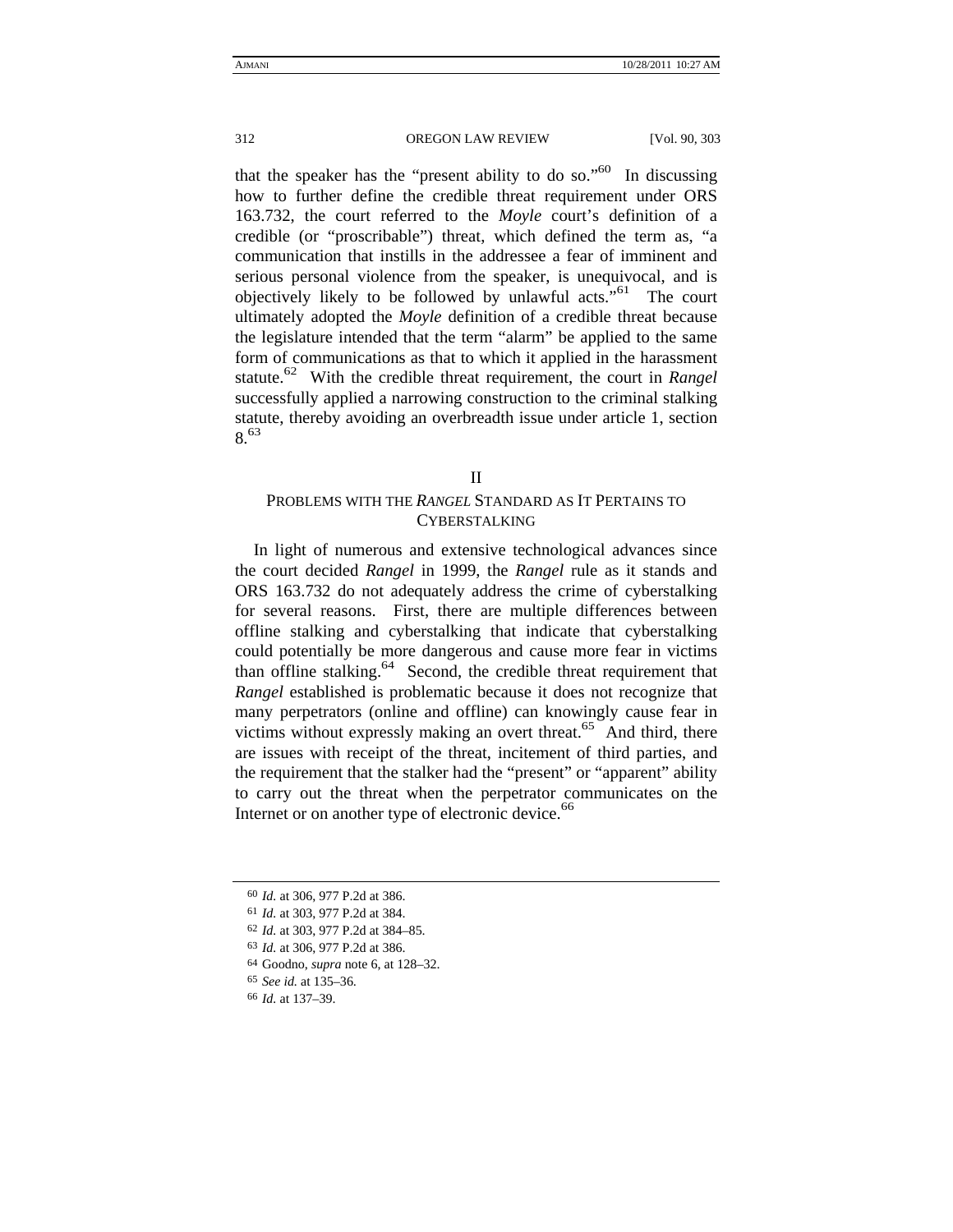#### 2011] *Cyberstalking and Free Speech* 313

Furthermore, *Rangel*'s requirement that the threat instill in the victim "a fear of imminent and serious personal violence"<sup>67</sup> is troublesome because determining "imminence" in the Internet age is incredibly difficult, if not impossible.<sup>68</sup> For all of the foregoing reasons, Oregon's stalking laws must be modified, or new laws must be passed, to effectively close technological loopholes that individuals have taken advantage of in frightening and harassing other people.

## *A. Differences Between Cyberstalking and Offline Stalking*

While cyberstalking is similar to offline stalking in certain ways,<sup>69</sup> there are differences between the two forms of the crime that indicate that courts must modify their approach to cyberstalking cases.<sup>70</sup> Cyberstalking and offline stalking are similar in that they both consist of a desire to control the victim by repeated threatening or harassing behavior, which may lead to more destructive and alarming conduct.<sup>71</sup> Cyberstalking is disparate from offline stalking, however, in five significant ways that make it easier for perpetrators to frighten their victims and evade law enforcement.<sup>72</sup> The five ways in which cyberstalking differs from offline stalking include: (1) the ability to be completely anonymous on the Internet, (2) instantaneous communication, (3) physical location of the stalker, (4) the ability of cyberstalkers to assume the identity of the victim, and (5) incitement of third parties.<sup>73</sup>

#### *1. Anonymity*

First, cyberstalking differs from offline stalking in that the cyberstalker can harass, threaten, and emotionally harm the victim without the victim ever knowing the identity of the perpetrator.<sup>74</sup> While anonymity can advance free speech and allow individuals to express themselves more openly, anonymity can also facilitate harmful language by enabling individuals to use more extremist

- 71 *Id.*
- 72 *Id.*

<sup>67</sup> Van Buskirk v. Ryan, 233 Or. App. 170, 177, 225 P.3d 118, 122, *review dismissed*, 348 Or. 218 (2010).

<sup>68</sup> Cronan, *supra* note 1, at 428.

<sup>69</sup> Goodno, *supra* note 6, at 128.

<sup>70</sup> *See id.*

<sup>73</sup> *Id.* at 128–32.

<sup>74</sup> *Id.* at 130–31.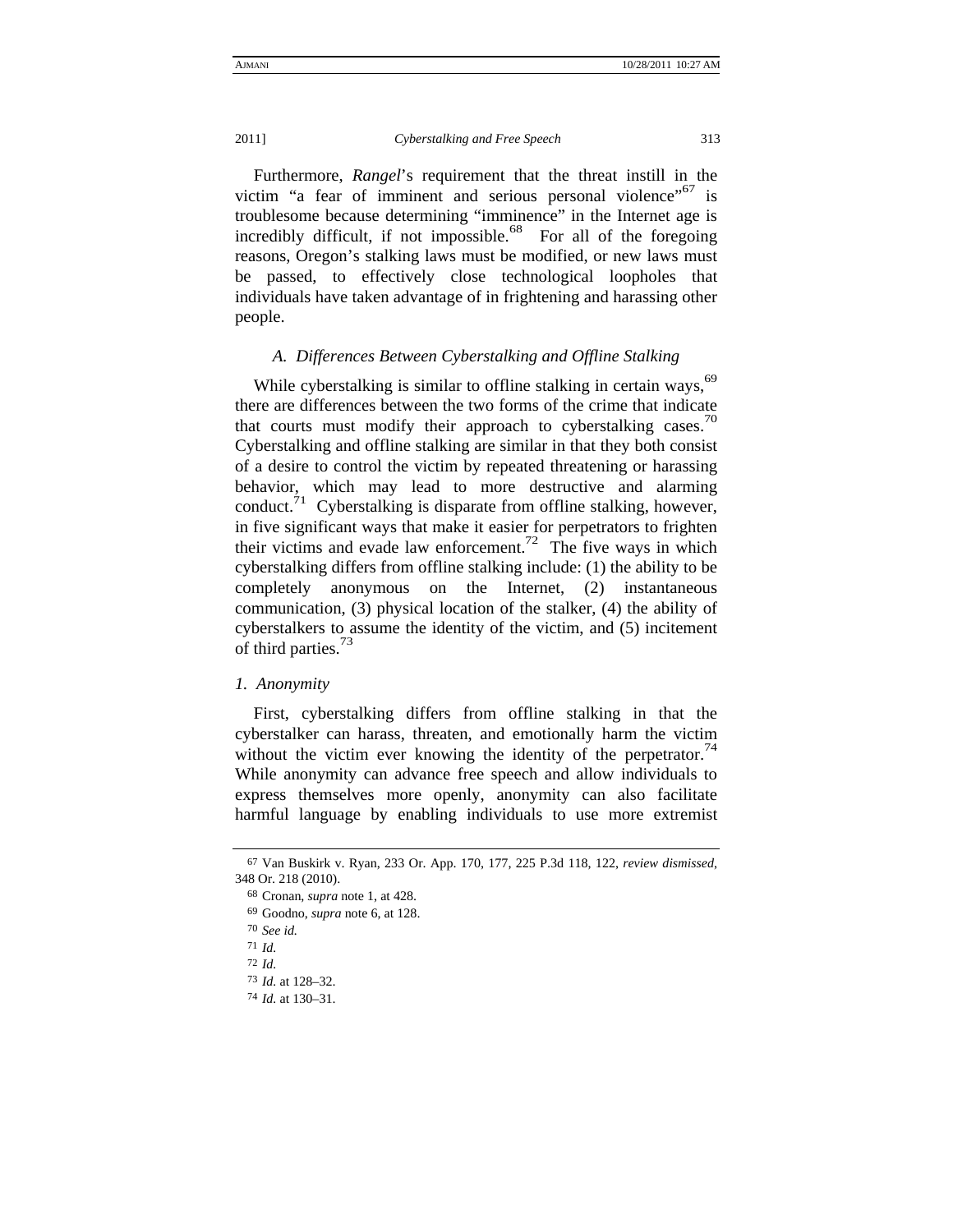speech without having to deal with the consequences of attaching a name to their words.<sup>75</sup> As one scholar observed, "When people are less accountable for their conduct, they are more likely to engage in unsavory acts. When anonymous, people are often much nastier and more uncivil in their speech."<sup>76</sup>

In addition, anonymity creates a shield, or an opaque bubble, for cyberstalkers. When cyberstalkers can hide behind this cloak, not only can they avoid culpability, but they can also cause more fear in their victims.<sup>77</sup> When individuals have no conception of who is threatening them, it is difficult to evaluate the threat accurately, which may lead to more fear and uneasiness.<sup>78</sup> To elaborate, if a stalker verbally threatens to harm the victim in an offline setting, the victim can likely take certain measures to protect him or herself—such as avoiding the stalker and calling law enforcement with the necessary personal and descriptive information to locate and apprehend the perpetrator.<sup>79</sup> Online, however, victims of anonymous stalking have few means, if any, with which to counter the threat or determine its verity.<sup>80</sup>

Furthermore, when the victim does not know the identity or physical features of the cyberstalker, law enforcement's ability to investigate and locate the stalker is dramatically reduced.<sup>81</sup> Another hurdle that the Internet presents in regards to anonymity is that cyberstalkers can delete electronic identifiers from their communications. $82$  In describing why a victim of offline and online stalking was unsuccessful in pressing cyberstalking charges against the suspect (even though she was successful in pressing offline stalking charges), an official from a North Carolina sheriff's office stated, "'With this type of offense, you have to be able to prove who is sitting behind the computer that actually is setting up the account

<sup>75</sup> Scott Hammack, *The Internet Loophole: Why Threatening Speech On-Line Requires a Modification of the Courts' Approach to True Threats and Incitement*, 36 COLUM. J. L. & SOC. PROBS. 65, 83–84 (2002).

<sup>76</sup> DANIEL J. SOLOVE, THE FUTURE OF REPUTATION: GOSSIP, RUMOR, AND PRIVACY ON THE INTERNET 140 (2007).

<sup>77</sup> Hammack, *supra* note 75, at 84; *see also* Goodno, *supra* note 6, at 130 (explaining how the anonymity of the Internet enables people to use more threatening and harassing language against other individuals online).

<sup>78</sup> Hammack, *supra* note 75, at 84.

<sup>79</sup> *See id.*

<sup>80</sup> *See id.*

<sup>81</sup> Goodno, *supra* note 6, at 131.

<sup>82</sup> *Id.*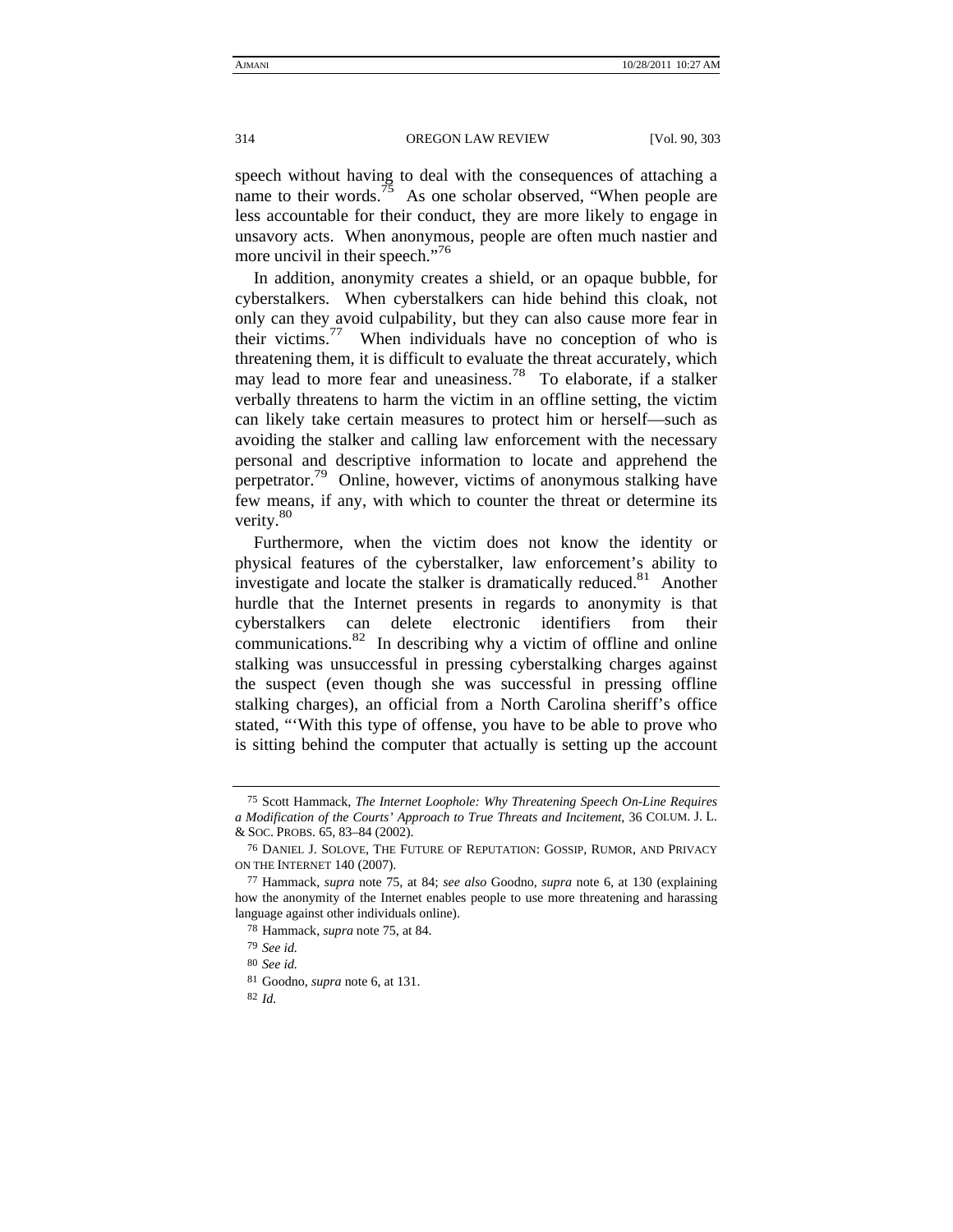and doing this type of offense."<sup>83</sup> The law enforcement officer further stated that even though the plaintiff could have potentially proven that the suspect owned the computer used to cyberstalk, mere ownership was insufficient for a cyberstalking conviction.<sup>84</sup>

Moreover, cyberstalkers who threaten their victims anonymously can have an even stronger and more harmful psychological impact on their victims by taking advantage of individuals' simple fear of the unknown.<sup>85</sup> Even though a stalker's anonymity might not affect whether a threat is carried out, or whether harm will truly occur, the anonymity has a tremendous impact on the victim's sense of danger.<sup>86</sup>

## *2. Instantaneous Communication*

Second, cyberstalking is different from offline stalking in that cyberstalkers can threaten and harass victims instantaneously and with more frequency than offline stalkers can. $87$  In offline settings, the stalker must spend time repeatedly calling the victim or following the victim physically.<sup>88</sup> On the Internet, however, the stalker can instantly send harassing or intimidating messages to the victim with a simple click of a button and a few key strokes.<sup>89</sup> The cyberstalker can also easily set up his or her e-mail account to automatically send intimidating messages repeatedly—potentially thousands of times—to the victim. $90$ 

Furthermore, the immediacy of Internet communications can amplify intimidating language because individuals have less time to reflect upon the effects of their words.<sup>91</sup> Before the Internet became a pervasive element of social interaction, most individuals had a longer period of time between forming a thought or emotion and being able to express that thought or emotion to other people.<sup>92</sup> In the age of the Internet, however, a "cooling off" period is nearly nonexistent; people can send frightening and harassing messages immediately without the

86 *Id.*

88 *Id.* at 129.

89 *Id.*

90 *Id.*

91 Hammack, *supra* note 75, at 83.

92 *Id.*

<sup>83</sup> *Rockingham Co. Woman Victimized by Facebook Imposter*, MYFOX8.COM (Feb. 24, 2011), http://www.myfox8.com/news/wghp-story-terrorized-facebook-110224,0, 2567589 .story.

<sup>84</sup> *Id.*

<sup>85</sup> Hammack, *supra* note 75, at 84.

<sup>87</sup> Goodno, *supra* note 6, at 128–29.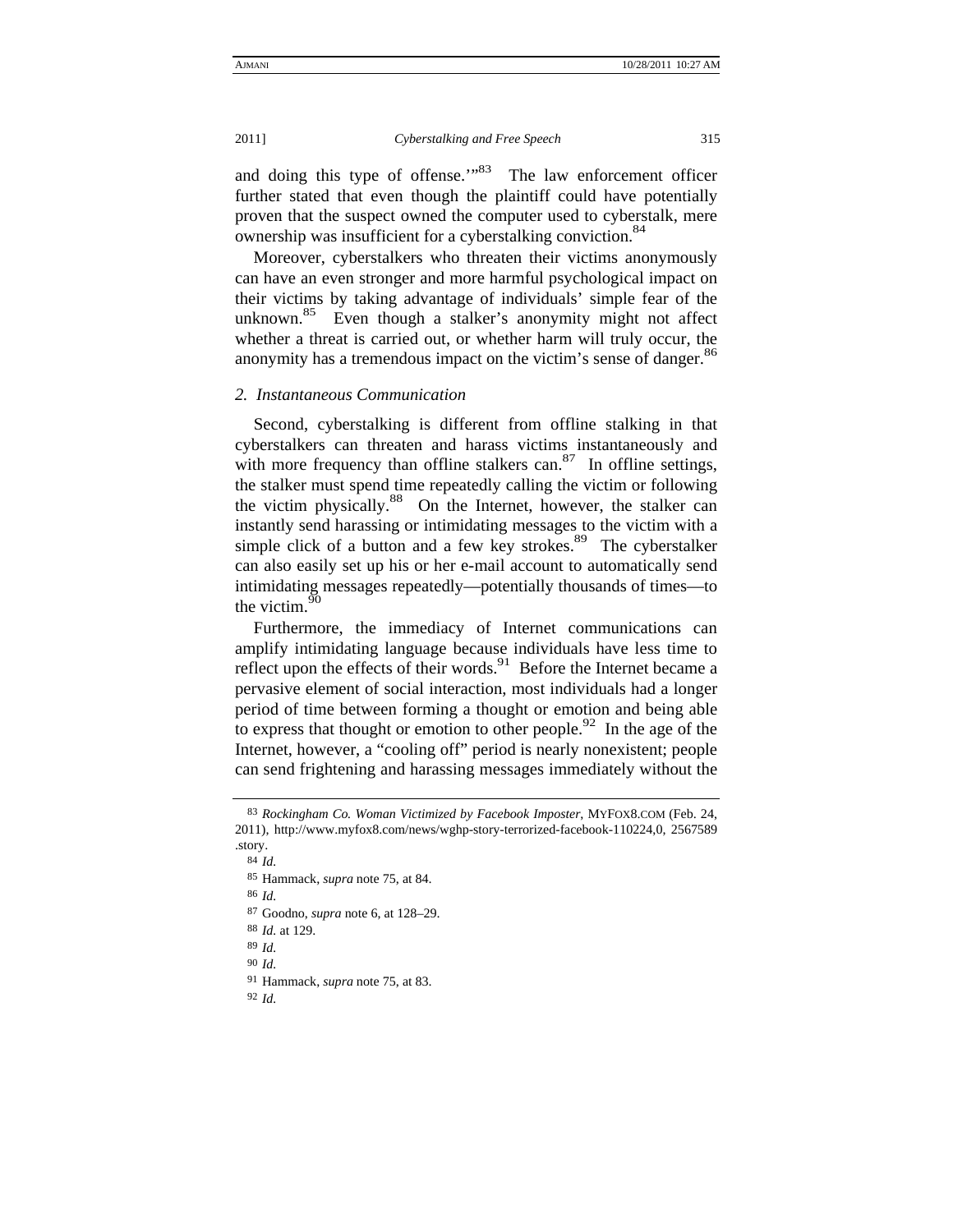benefit of time allowing them to reflect upon the consequences of their language. $93$  As a result, intimidating and threatening Internet speech can potentially cause more harmful effects on society and instill more fear in the receivers of the speech.<sup>94</sup>

## *3. Physical Location of the Stalker*

Third, the limitless reach of the Internet makes cyberstalking potentially more harmful than offline stalking in a few ways. In contrast to offline stalking, where stalkers are often confined to a limited physical area in which to instill fear in victims, cyberstalkers have the luxury of being able to terrify their victims from virtually anywhere in the world.<sup>95</sup> Moreover, the Internet is simply faster and likely cheaper than other forms of communication, such as regular mail and using the telephone.  $96$  This efficiency, combined with the omnipresence of the Internet, makes it incredibly easy for cyberstalkers to achieve their goal of exerting control over victims despite not always being physically close to their victims. The inability to determine the cyberstalker's whereabouts can cause the victim more fear in that he or she may be constantly fretting about whether the cyberstalker is next door, in a neighboring state, or perhaps in another country.<sup>97</sup> This is another example of how, in addition to anonymity, cyberstalkers can capitalize on individuals' fear of the unknown.

In addition to increasing fear in victims, cyberstalking presents complicated issues for law enforcement in that cyberstalking may involve multiple jurisdictions. $^{98}$  For example, when the cyberstalker and the victim are in two different states, prosecutors must determine which state's laws apply.<sup>99</sup> Conducting investigations in at least two different jurisdictions is thus naturally more time-consuming and complicated than it is in only one jurisdiction.<sup>100</sup> Such difficulties can cause delays in investigation and adjudication and may make it easier for cyberstalkers to elude law enforcement and to continue to terrify their victims.

94 *See id.* 95 Goodno, *supra* note 6, at 129. 96 *Id.* 97 *Id.* 98 *Id.* at 129–30. 99 *Id.* at 129. 100 *Id.* at 129–30.

<sup>93</sup> *Id.*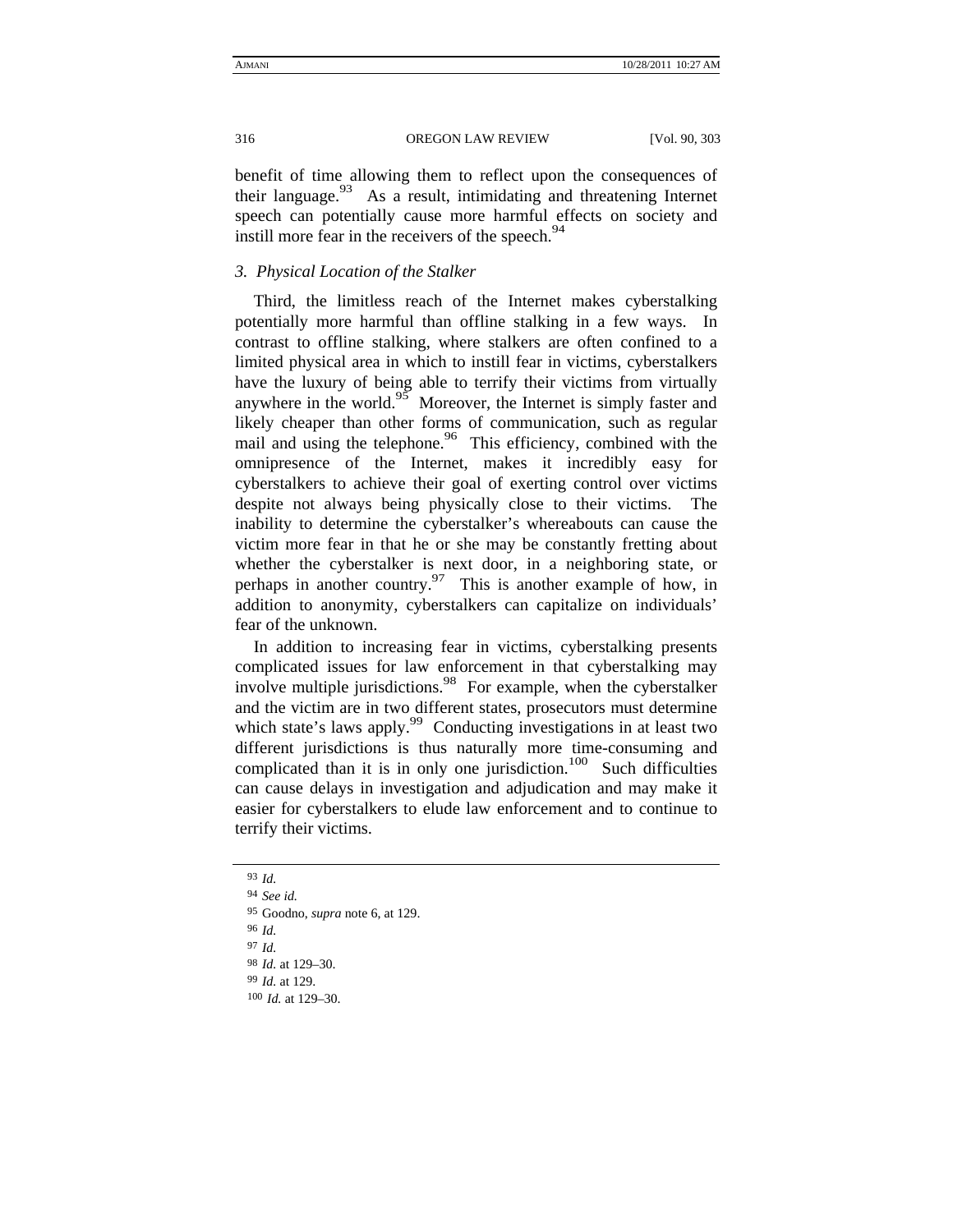### *4. Cyberstalkers Can Assume the Identity of the Victim*

The fourth way in which cyberstalking is dissimilar from offline stalking is that cyberstalkers can take on the identity of the victim.<sup>101</sup> This type of scheme can create an alarming situation quickly and without the victim being aware of the cyberstalker's actions. For example, the cyberstalker can send offensive and lewd messages in the victim's name or post similarly provocative comments on certain websites, allowing a wider audience to view the inflammatory speech.<sup>102</sup> As a result, the victim may be banned from those websites and may be accused of inappropriate conduct; additionally, viewers of the posts and receivers of the messages may respond to the victim with similarly offensive language, threats, or perhaps even criminal activity.103 Or, as was the case in *Osborne v. Fadden*, individuals can use someone's personal information to register the victim for services online—including pornography, expensive magazine subscriptions, and mortgage lending services, to name a few.<sup>104</sup>

In a more frightening case out of California, a man took on his victim's identity and posted her phone number and address online in her name, along with a message fantasizing about being raped.<sup>105</sup> Several men went to her house, referring to the Internet solicitation that was posted in her name. Eventually authorities were able to locate and apprehend the suspect after the victim's father responded to the stalker's Internet posting, pretending to be someone who was interested in the rape fantasy.<sup>106</sup> The cyberstalker was eventually convicted of "three counts of solicitation for sexual assault and one count of stalking"; the judge sentenced the defendant to six years in prison, asserting that "'to give him anything less is insufficient to protect society.",107

107 *Id.*

<sup>101</sup> *Id.* at 131.

<sup>102</sup> *Id.*

<sup>103</sup> *Id.*

<sup>104</sup> Osborne v. Fadden, 225 Or. App. 431, 435, 201 P.3d 278, 281–82, *review denied*, 346 Or. 213 (2009).

<sup>105</sup> Joanna Lee Mishler, *Cyberstalking: Can Communication via the Internet Constitute a Credible Threat and Should an Internet Service Provider Be Liable if It Does?*, 17 SANTA CLARA COMPUTER & HIGH TECH. L.J. 115, 115–16 (2000).

<sup>106</sup> *Id.* at 116.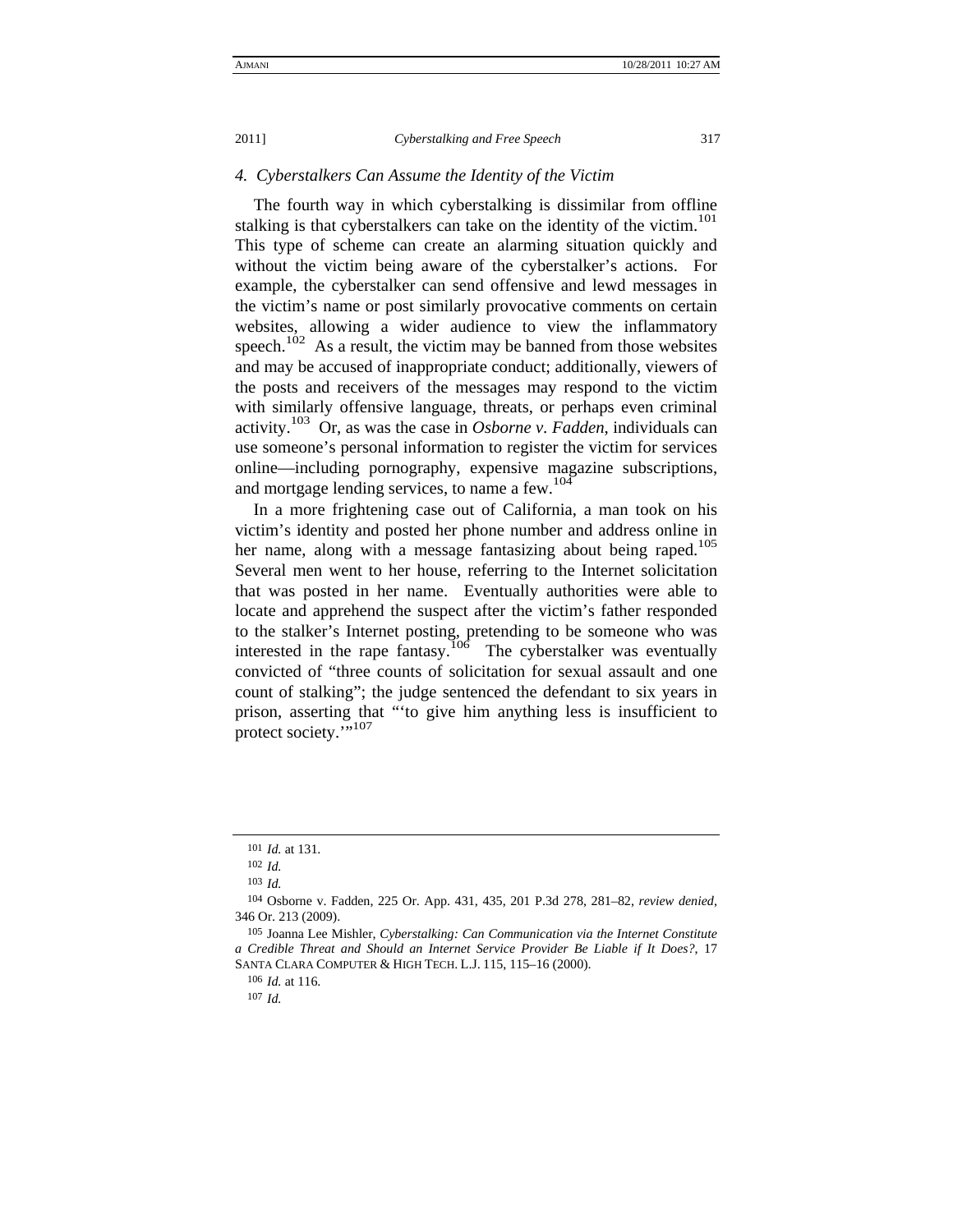#### *5. Incitement of Third Parties*

Finally, an important distinction between offline stalking and cyberstalking is that cyberstalkers can easily encourage other likeminded individuals to stalk in their place.<sup>108</sup> This scenario can arise when cyberstalkers post comments on discussion boards or send messages to other individuals inciting them to follow or harm a specific individual. By creating an outlet in which cyberstalkers can communicate with others who support the cyberstalkers' beliefs, thus causing them to think such beliefs are socially acceptable, the social aspect of discussion boards may even increase danger to many communities.<sup>109</sup> In addition to fostering a sense of belonging, such forums often provide information and resources necessary to carry out a harmful or violent  $act.<sup>110</sup>$ 

For example, in one case, a cyberstalker posted a comment on the Internet about a woman, stating that "'[she] was available for sex anytime of the day or night." $\prod_{i=1}^{N}$  The cyberstalker also posted the victim's personal information—including her home telephone number and address.<sup>112</sup> Numerous individuals called the victim in response to the posting, and she sought recourse by contacting state and local authorities in addition to the FBI. $113$  Unfortunately, authorities were unable to help her, $114$  which was likely due to the various difficulties involved in determining precisely who posted, viewed, and acted upon the Internet posting.<sup>115</sup>

Furthermore, a drawback of such websites—and Internet speech more generally—is that locating and objecting to alarming speech online is as difficult as the Internet's audience is expansive and scattered.<sup>116</sup> As Scott Hammack observed in his article, "Justice Brandeis, in his dissent in *Whitney v. California*, noted that speech . . . should not be restricted as long as there is time to combat evil speech with more speech. He believed the power of reason would triumph during a public discussion."<sup>117</sup> The idea that public discussion "will

<sup>108</sup> Hammack, *supra* note 75, at 82.

<sup>109</sup> *Id.* at 82–83.

<sup>110</sup> *Id.* at 83.

<sup>111</sup> Mishler, *supra* note 105, at 116–17.

<sup>112</sup> *Id.* at 116.

<sup>113</sup> *Id.* at 117.

<sup>114</sup> *Id.*

<sup>115</sup> *See id.*

<sup>116</sup> Hammack, *supra* note 75, at 81.

<sup>117</sup> *Id.*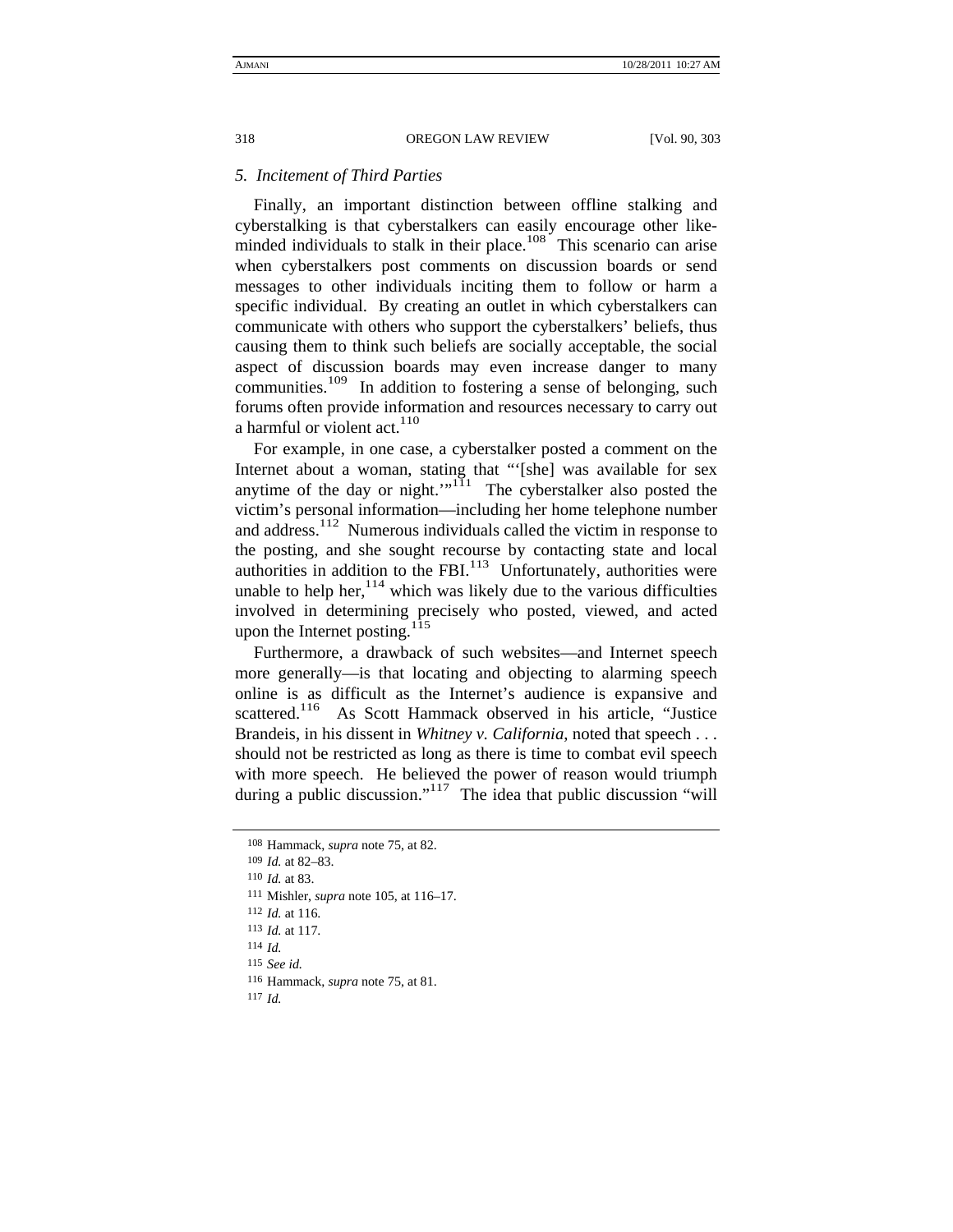defeat evil counsels" is one of the primary reasons for protecting expression. $118$ 

Hammack went further to discuss how on the Internet, a public discussion is often impossible because of the difficulty in ensuring that the public can view and engage in both sides of a particular debate.<sup>119</sup> In relation to the cyberstalking incitement example above, visitors of websites that encourage stalking and violence against specific people are unlikely to visit victim rights groups' websites that refute the dangerous speech.<sup>120</sup> Similarly, peaceful individuals likely do not visit websites supporting stalking and violence against others; therefore, the two sides of the debate are not engaged in a discussion, which could ultimately lead to the triumph of reason and the discovery of a principled "truth."

While anonymity, immediate communication, and large audiences are all features of cyberspace that contribute immensely to the free flow of ideas, such characteristics provide stalkers with endless, interrelated possibilities and loopholes. Stalkers can use these loopholes to frighten other individuals with more intensity and frequency than is the case with offline stalking. As such, Oregon courts and lawmakers should take the distinctions between cyberstalking and offline stalking into account when adjudicating cases or crafting policy.

#### *B. The Credible Threat Requirement Is Unworkable in Cyberspace*

In 2006 and 2007, Valerie Goodness, an Oregon resident, received over nineteen pages of alarming e-mails from her ex-husband of four years, Ricky Beckham.121 The messages consisted mostly of language such as, "'you fucking whore . . . I'm going to get you back, I'm getting my [s]on, you'll never see him again, you['re] going to pay.'"122 Perhaps the most frightening e-mail Beckham sent, however, stated, "'hope[fully] I CAN GET YOU WHERE NEED BE BEHIND BARS."<sup>123</sup> During the parties' marriage. Beckham During the parties' marriage, Beckham repeatedly threatened and physically abused Goodness; at one point, Beckham threatened to kill Goodness, and he was arrested after

<sup>118</sup> *Id.* at 82.

<sup>119</sup> *Id.*

<sup>120</sup> *See id.* (discussing how visitors of an anti-Semitic website would be unlikely to visit a Jewish organization's website objecting to the anti-Semitic speech).

<sup>121</sup> Goodness v. Beckham, 224 Or. App. 565, 570, 198 P.3d 980, 983–84 (2008).

<sup>122</sup> *Id.* at 569, 198 P.3d at 983.

<sup>123</sup> *Id.* at 570, 198 P.3d at 984.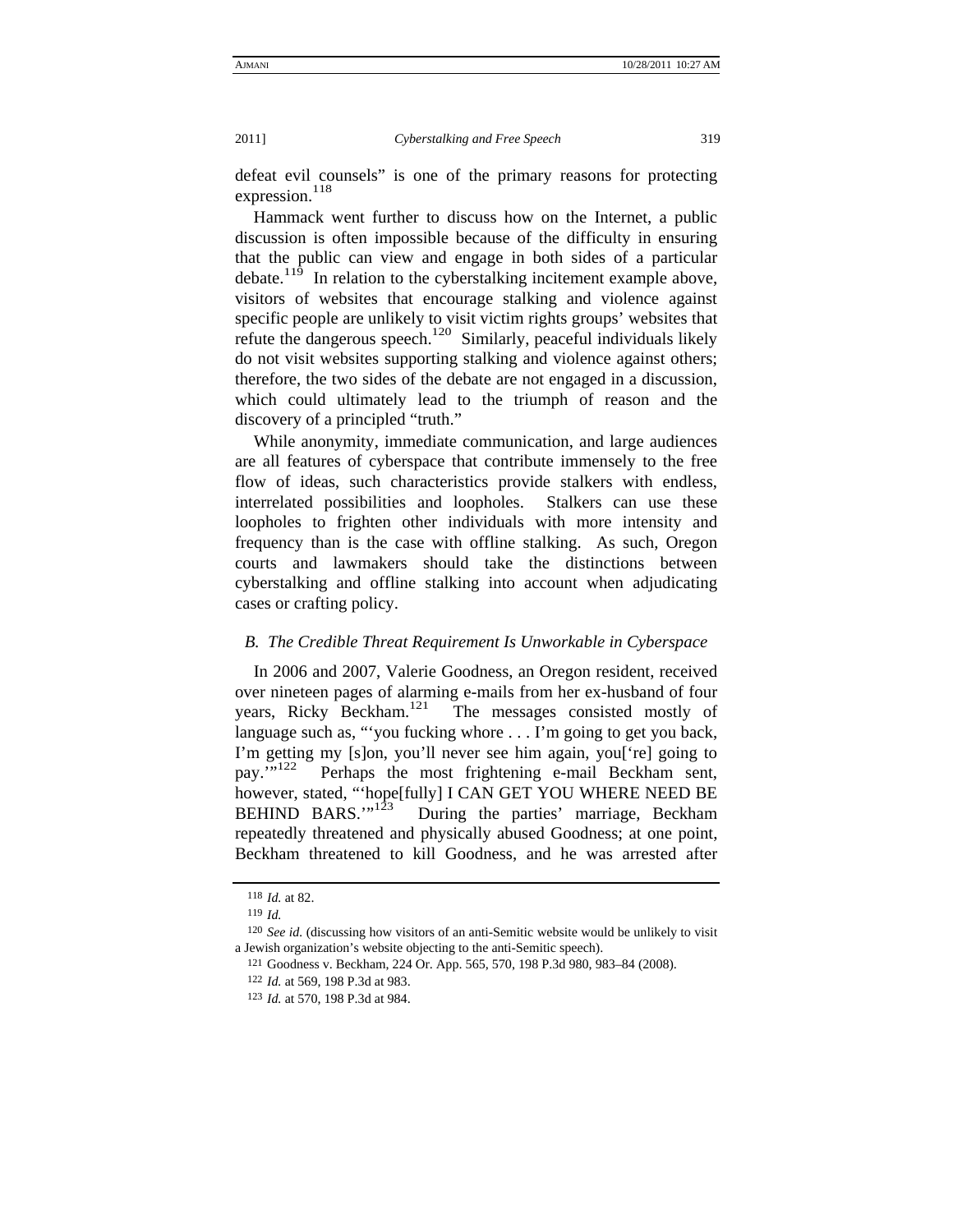punching her in the face and grabbing her by the throat.<sup>124</sup> While the parties were married, Beckham also had physical altercations with Goodness's older children, and he damaged property on multiple occasions in their home.<sup>125</sup>

The last time Beckham abused Goodness was in 1998 or 1999, after which police had to remove Beckham from the couple's residence.<sup>126</sup> Despite this long history of violent and threatening behavior, the Oregon Court of Appeals reversed the lower court's decision granting Goodness a permanent stalking protective order, holding that Beckham's e-mails did not threaten imminent violence against Goodness and were thus insufficient to satisfy a stalking protective order under *Rangel*. 127 *Goodness v. Beckham* is a prime example of how the credible threat requirement can deny victims adequate relief and protection even when the victim's fear may be reasonable given the context of the case and other factors.

The *Rangel* requirements that the threat be "unequivocal" and conveyed specifically to the addressee<sup>128</sup> make the credible threat rule problematic—especially as it pertains to cyberstalking—for several reasons. First, the credible threat requirement creates a legal loophole for cyberstalkers in that they can—and often do—engage in conduct that does not explicitly threaten victims but that nonetheless causes them fear.<sup>129</sup> In a 1998 National Institute of Justice study, two scholars reported that "[l]ess than half of all stalking victims are directly threatened by their stalkers, although the victims, by definition, experience a high level of fear." $130^\circ$  Instead of making direct threats, stalkers frequently follow a pattern of behavior that would cause a reasonable person fear despite the absence of an explicit threat.

The cyber context amplifies this issue, as various characteristics of the Internet allow stalkers to intimidate their victims with greater ease and frequency.<sup>131</sup> For example,

<sup>124</sup> *Id.* at 567, 198 P.3d at 982.

<sup>125</sup> *Id.*

<sup>126</sup> *Id.*

<sup>127</sup> *Id.* at 578, 198 P.3d at 988.

<sup>128</sup> State v. Rangel, 328 Or. 294, 306, 977 P.2d 379, 386 (1999).

<sup>129</sup> PATRICIA TJADEN & NANCY THOENNES, U.S. DEP'T OF JUSTICE, STALKING IN AMERICA: FINDINGS FROM THE NATIONAL VIOLENCE AGAINST WOMEN SURVEY 14 (1998), *available at* http://www.ncjrs.gov/pdffiles/169592.pdf.

<sup>130</sup> *Id.* at 2.

<sup>131</sup> *See supra* Part II.A.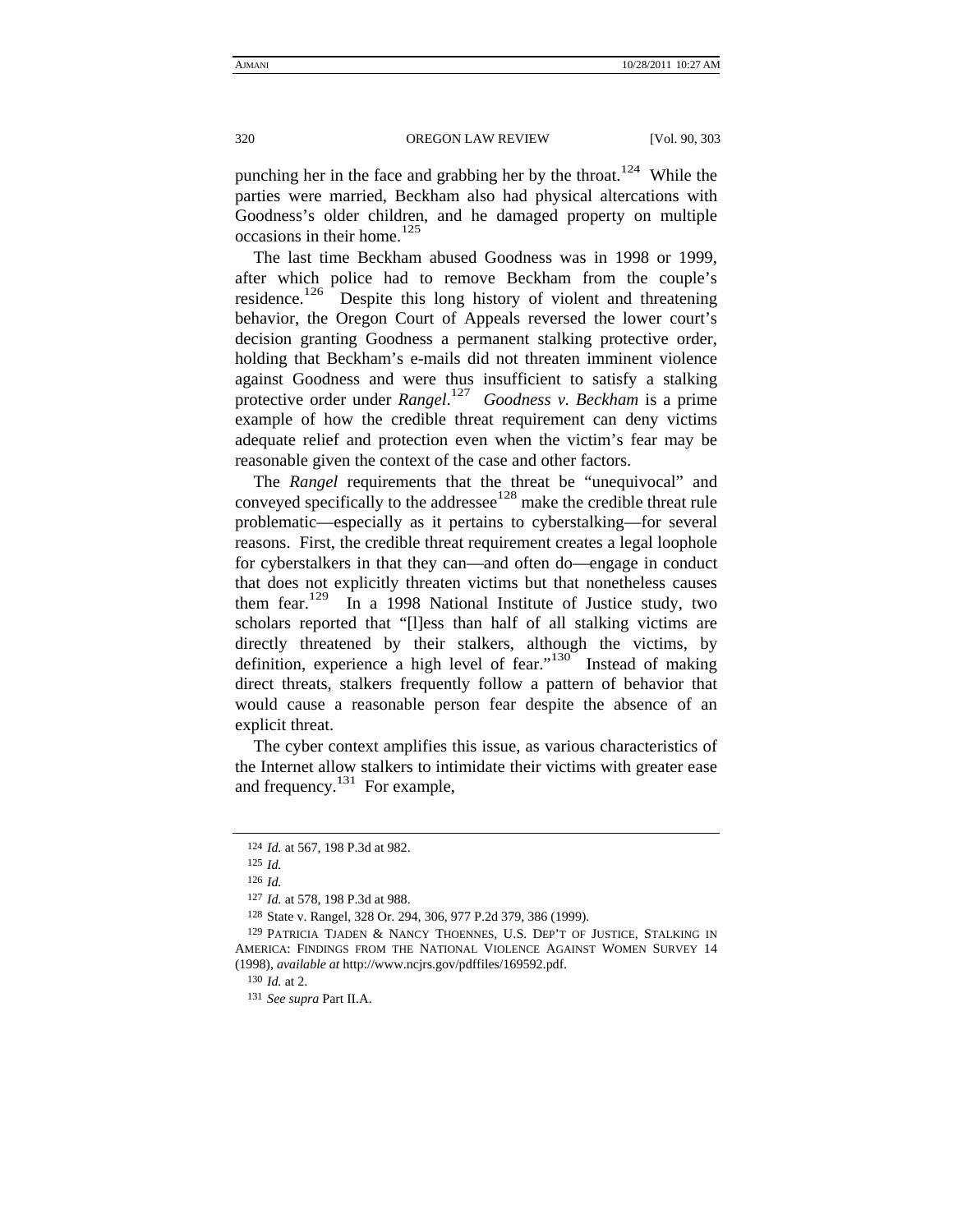Cyberstalkers . . . can easily use the Internet to send hundreds, even thousands, of frightening e-mail messages . . . in a matter of one hour, which over days and weeks can create havoc for a victim. If there is not one explicit threat in any of those thousands of e-mail messages, then the victim cannot establish the credible threat requirement.

Thus, in such a situation, the victim has no legal remedy, and the cyberstalker can continue this frightening behavior knowing that there is little chance that he or she will face serious legal consequences.

Second, a related problem with the credible threat requirement is that, by focusing on the alleged stalker's expressions and conduct, the psychological harm that the victim will likely experience goes unnoticed.<sup>133</sup> Moreover, the *Rangel* standard's emphasis on the stalker's behavior and potential of inflicting physical injury perpetuates the idea that harm from stalking occurs only when physical violence is involved or the threat is abhorrent.<sup>134</sup> This belief discounts the possibility that actions and speech that appear benign or innocuous may, in reality, be part of a larger pattern of dangerous and frightening behavior.<sup>135</sup>

Third, the *Rangel* standard's requirement that the stalker convey a threat specifically to the addresse $e^{136}$  is problematic, particularly in regards to cyberstalking, as the target of the threat may be completely unaware of the threat's existence and may never receive it—either directly or indirectly.<sup>137</sup> This issue is especially pertinent when cyberstalkers post alarming and frightening language online or use technology to incite other individuals to commit violence against a specific person. For example, in one tragic case out of California, the cyberstalker devoted an entire website to detailing his obsession with the victim, Amy Boyer, who was a classmate of his. $138$  The perpetrator used the Internet to collect personal information about Boyer;<sup>139</sup> additionally, the cyberstalker posted information regarding Boyer's whereabouts, activities, and attire on any given day.<sup>140</sup> Not

<sup>132</sup> Goodno, *supra* note 6, at 137.

<sup>133</sup> Joseph C. Merschman, *The Dark Side of the Web: Cyberstalking and the Need for Contemporary Legislation*, 24 HARV. WOMEN'S L.J. 255, 268–69 (2001).

<sup>134</sup> *See id.* at 269.

<sup>135</sup> *Id.*

<sup>136</sup> State v. Rangel, 328 Or. 294, 306, 977 P.2d 379, 386 (1999).

<sup>137</sup> *See* Goodno, *supra* note 6, at 138.

<sup>138</sup> *Id.*

<sup>139</sup> Mishler, *supra* note 105, at 129–30.

<sup>140</sup> Goodno, *supra* note 6, at 138.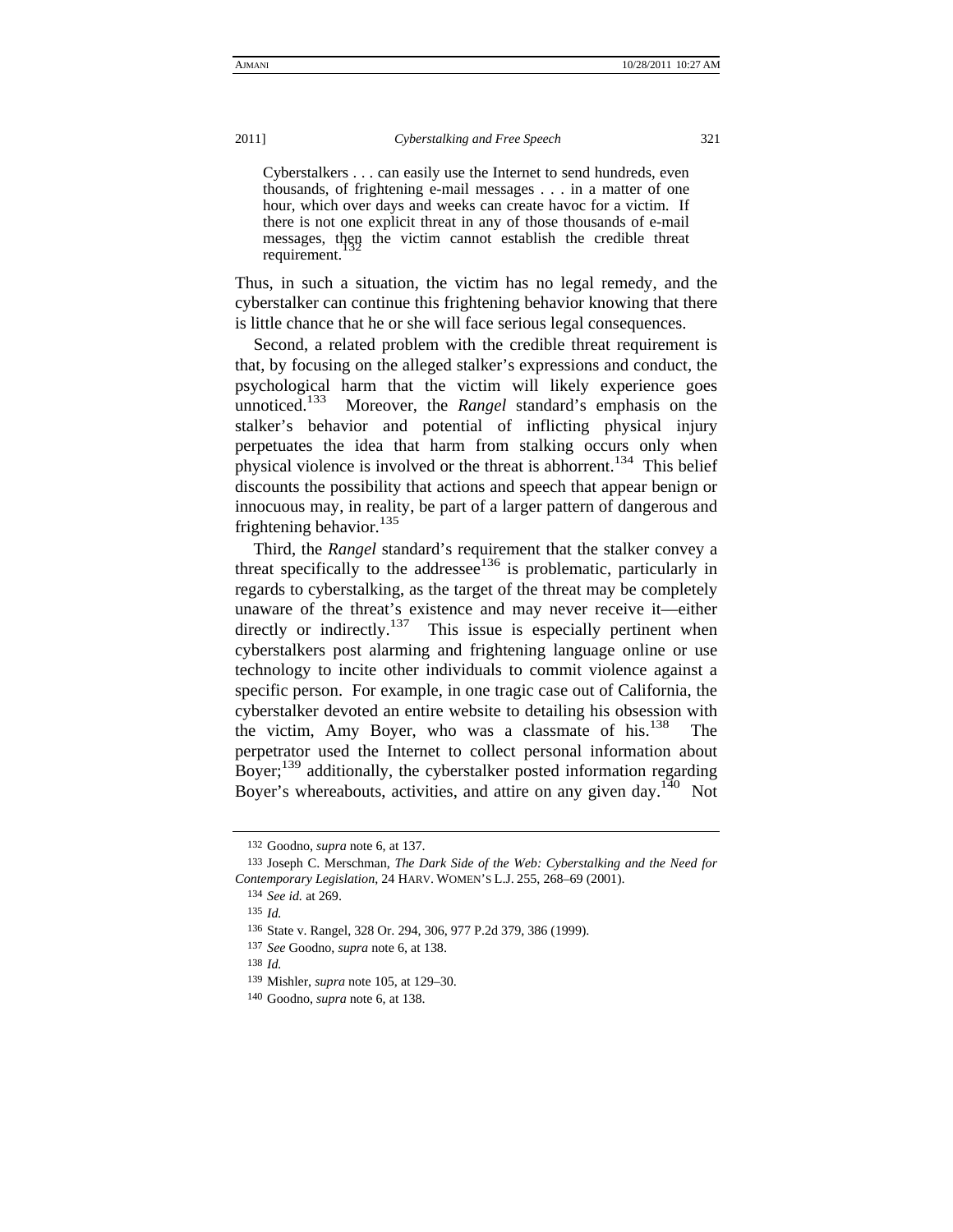only did the cyberstalker chronicle alarmingly specific details regarding Boyer's life on his website, but also, he expressed thoughts about physically harming and possibly killing her.<sup>141</sup>

In a horrific end to this course of behavior, the cyberstalker did in fact murder Boyer with a gun while she was at her dentist's office.<sup>142</sup> Neither Boyer nor her family members and friends were aware of the cyberstalker's website that he had operated for approximately two  $years.<sup>143</sup>$ Even though this case did not go to trial, California prosecutors would likely have had difficulty proving that a credible threat existed because Boyer never received the threat—directly or indirectly.144 Thus, *Rangel*'s requirement that the threat be conveyed specifically to the addressee creates the potential for a troublesome dilemma, whereby the law might be unable to protect subjects of terrifying Internet speech until the stalker physically harms the victim. $145$ 

Finally, *Rangel*'s credible threat requirement is problematic because it does not address situations in which the stalker assumes the identity of the victim online. In such scenarios, a threat will likely not exist whatsoever in that the cyberstalker can post messages and detailed information online in the victim's name, inviting other individuals to physically harm the victim. $146$  Therefore, the credible threat requirement in that context is essentially inapplicable to the analysis of whether or not a court should convict a defendant of criminal stalking.

# *C. Determining "Imminence" and "Present Ability" in Cyberspace Is Nearly Impossible*

The *Rangel* requirements that a communication "instill[] in the addressee a fear of imminent and serious personal violence from the speaker" and that the stalker had the "present ability" to carry out the

<sup>141</sup> Mishler, *supra* note 105, at 130.

<sup>142</sup> *Id.* at 129.

<sup>143</sup> Goodno, *supra* note 6, at 138.

<sup>144</sup> *Id.*; *see also* Mishler, *supra* note 105, at 122, 129 (arguing that California's antistalking statute should not have included a credible threat requirement because the "requirement is rarely met" and because many online and offline stalkers do not directly threaten victims).

<sup>145</sup> *See* Mishler, *supra* note 105, at 122.

<sup>146</sup> Goodno, *supra* note 6, at 139.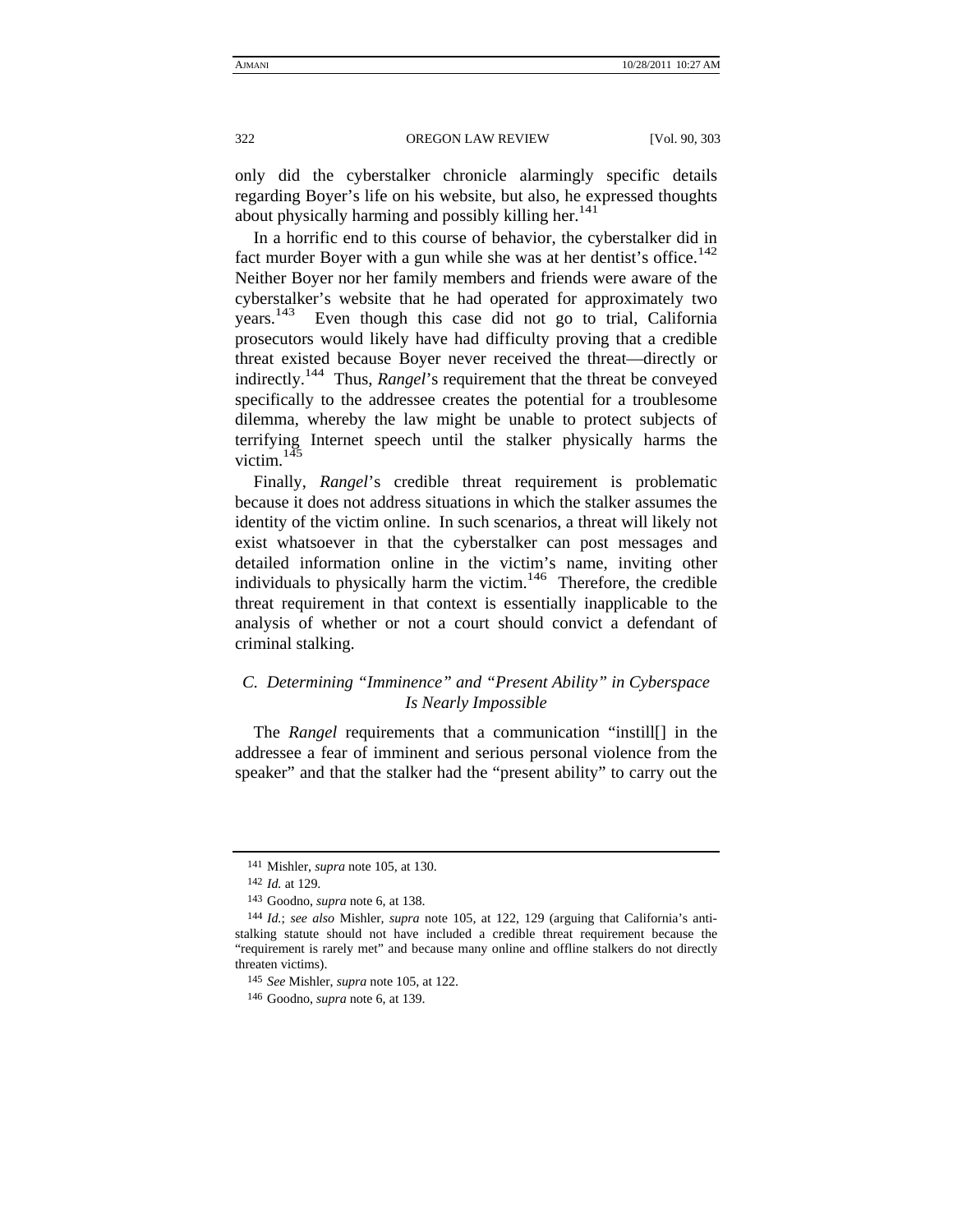threat<sup>147</sup> are problematic in regards to cyberstalking for several reasons.

First, language communicated in cyberspace is inevitably delayed, and the receiver or viewer of the speech does not "hear" the speech while it is being communicated.<sup>148</sup> In other words, ascertaining whether a threat is imminent and if the cyberstalker had the present ability to carry out the threat at the moment that he or she "speaks" is infeasible because the victim may not view the speech until hours, days, or weeks after the cyberstalker "spoke."<sup>149</sup> Requiring that victims prove imminent physical harm and that the cyberstalker had the present ability to carry out the threat when victims may not have known of the threat's existence is unfair and not in keeping with victims' rights. Oregon courts have not recognized how this time delay issue affects stalking adjudication. *Goodness v. Beckham* demonstrated this problem. Rather than analyzing whether there was a threat of imminent violence when the petitioner viewed the e-mails, the court appeared to analyze whether there was an imminent threat at the time that the respondent-defendant sent the e-mails.<sup>150</sup>

Second, the victim may be completely unable to ascertain the location from which the stalker is communicating the threat; the stalker could be communicating from across the street, in a nearby town, or perhaps another state or country. Again, requiring the victim to evaluate the imminence of a threat and the cyberstalker's present ability to carry out the threat when the victim cannot ascertain the threat's regional source imposes a burden of proof on victims that is unattainable and only adds to the hardship that victims of cyberstalking experience. The victim's lack of information regarding the physical location of the stalker and the stalker's ability to hide within the virtual world creates the frightening possibility that the stalker could, in reality, be physically close to the victim while the threat is being communicated from miles away. For example, the stalker could set up his or her e-mail account to automatically send alarming e-mails to the victim on a regular basis.<sup>151</sup> This would allow the stalker to be in a location different from his or her computer but physically close to the victim without the victim's knowledge—or

<sup>147</sup> State v. Rangel, 328 Or. 294, 303, 305–06, 977 P.2d 379, 384, 386 (1999).

<sup>148</sup> Cronan, *supra* note 1, at 428.

<sup>149</sup> *See id.*

<sup>150</sup> Goodness v. Beckham, 224 Or. App. 565, 578, 198 P.3d 980, 988 (2008).

<sup>151</sup> Goodno, *supra* note 6, at 129.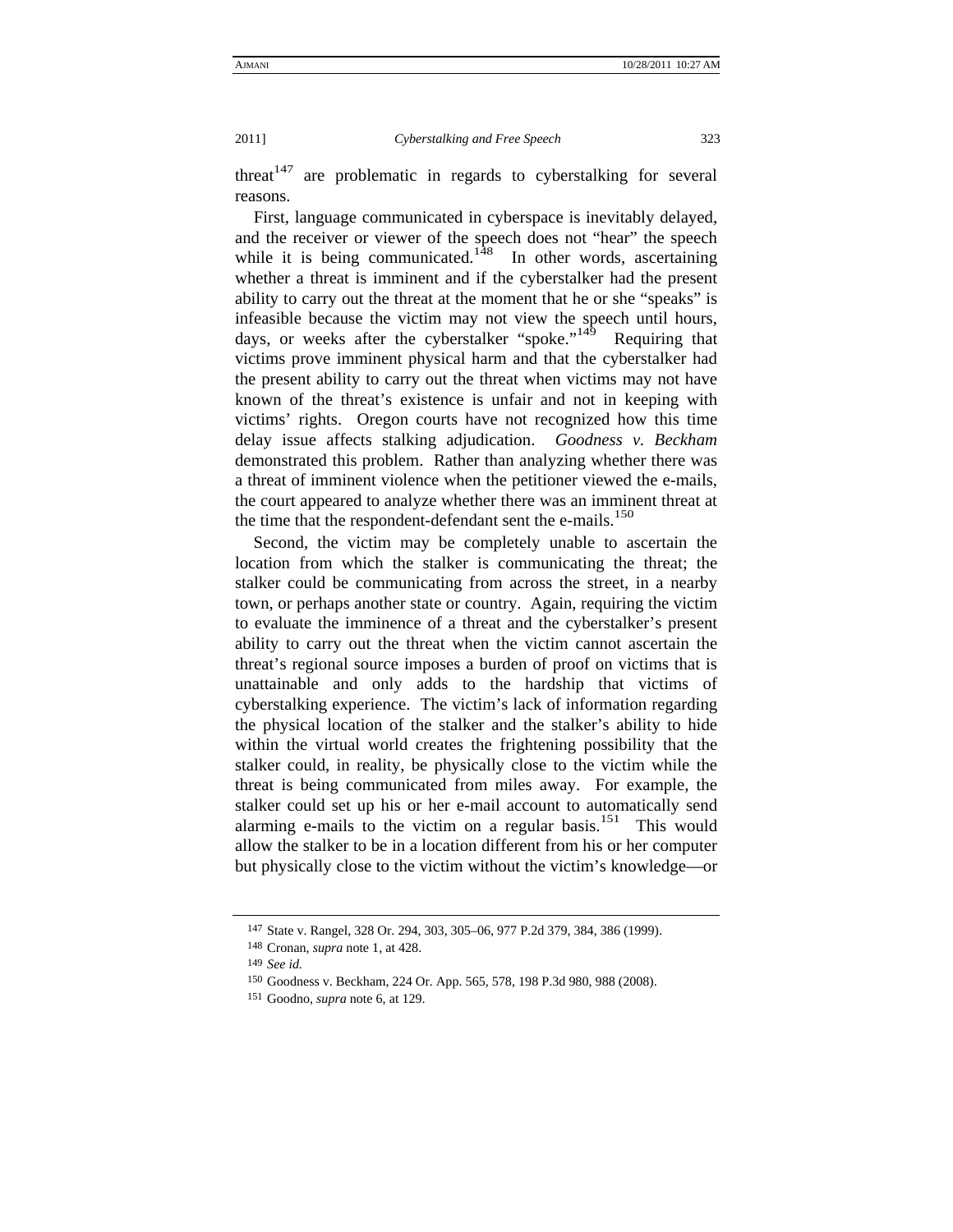perhaps even in direct conflict with the victim's beliefs about the cyberstalker's whereabouts.<sup>152</sup>

Furthermore, in offline settings where the victim may be able to visually see the stalker based on proximity, the likelihood that the victim can accurately evaluate the risk of violence that the stalker poses is likely higher than in the cyberstalking context. Factors such as body language, tone of voice, and the extent of physical space between the two parties—just to name a few—aid in assessing how imminent violence may be and the probability that the stalker can carry out a verbal threat. The uncertainty as to the cyberstalker's location makes proving imminent fear of personal violence and present ability to carry out a threat extremely arduous for cyberstalking victims.

Third, the option to remain anonymous on the Internet also contributes to the complications of applying these requirements to cyberstalking cases. If the victim does not know who is threatening him or her and has no way of identifying the perpetrator, the victim will have a diminished ability to determine how imminent the risk of violence truly is and whether the cyberstalker has the present ability to carry out a threat.<sup>153</sup> To elaborate, without any identifying characteristics that may be associated with physical harm or danger such as a history of violent behavior and carrying out threats—the victim will likely be unable to determine accurately how dangerous the stalker could be.<sup>154</sup> If the victim knows who the stalker is and can see the stalker, however, the victim will likely have a stronger ability to assess the immediate danger of the situation, the stalker's intentions, and the stalker's ability to carry out a threat.<sup>155</sup>

The Internet is a very strong tool in the stalker's arsenal: anonymity, rapid communication, widespread access, and the ability to assume the identity of the victim and to incite third parties online all allow cyberstalkers to increase fear in victims with more efficacy, while escaping culpability. In addition, such aspects of the Internet, in conjunction with the fact that many stalkers do not explicitly threaten victims, severely impede victims' ability to satisfy the credible threat requirement essential to the *Rangel* standard.156

<sup>152</sup> *See id.*

<sup>153</sup> *See* Hammack, *supra* note 75, at 84.

<sup>154</sup> *See id.*

<sup>155</sup> *See* Goodno, *supra* note 6, at 138–39.

<sup>156</sup> *Id.* at 135–36.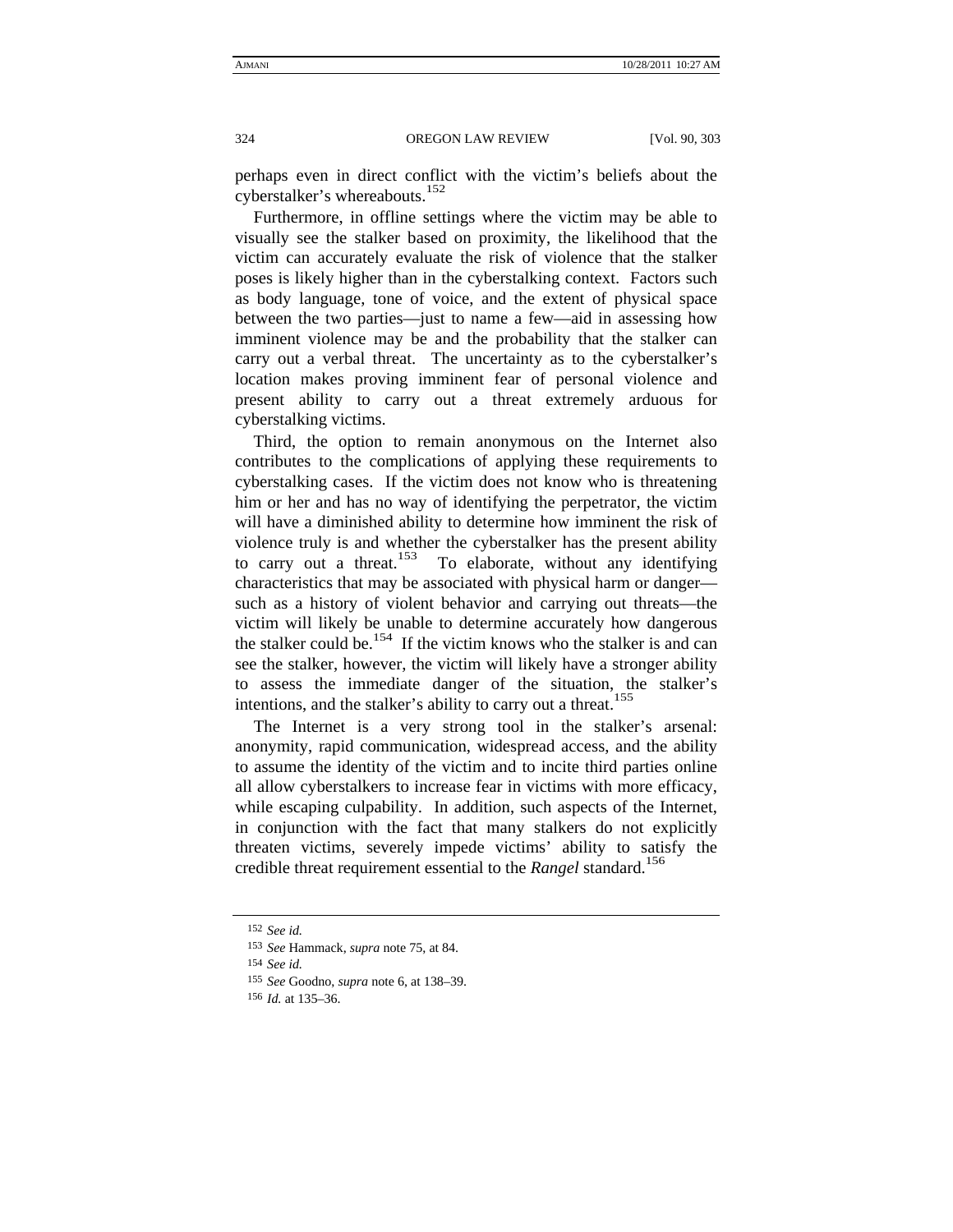Moreover, proving imminent personal violence and that the cyberstalker had the present ability to carry out the threat is practically impossible when the victim does not know the identity or  $\frac{1}{2}$  location of the stalker.<sup>157</sup> The inevitable delay in receiving a threatening message or viewing a threatening web posting further complicates the imminence analysis and challenges the appropriateness of the requirement.158 The *Rangel* decision as it stands does not adequately address this plethora of issues unique to cyberstalking, which leaves many victims with no protection. Therefore, lawmakers and the courts should reexamine the standard and revise it—or establish a new standard—so the law stays current with the times.

## III

# PROPOSED CHANGES TO THE *RANGEL* STANDARD TO ACCOUNT FOR CYBERSTALKING

Because cyberstalking is profoundly different from offline stalking, courts cannot rigidly apply the same test to both forms of the crime in a workable fashion. As such, a common-law test or a legislative enactment that takes into account the distinctions between offline and online stalking must be established. This Part addresses the advantages of creating a rule that focuses solely on cyberstalking, while ensuring that the rule does not infringe upon free speech rights. Oregon courts and lawmakers should consider the proposals below as cyberstalking becomes a more ubiquitous form of criminal activity.

### *A. Abandon or Reform the Imminence Requirement*

Because there are many issues with evaluating imminence in cyberspace and because many threats made using electronic media *never* satisfy the imminence requirement, despite causing reasonable fear in victims, the new test should abandon the requirement or, at the very least, reinterpret it. Imminence should not be required in cyberstalking cases because of the inherent delay involved in cyber communications and because the unique aspects of the Internet simply disallow the possibility of evaluating imminence accurately, if it all. Because a cyberstalker can communicate with a victim anonymously and from anywhere in the world without the victim

<sup>157</sup> *See id.* at 138–39.

<sup>158</sup> Timothy Zick, *Clouds, Cameras, and Computers: The First Amendment and Networked Public Places*, 59 FLA. L. REV. 1, 34–35 (2007).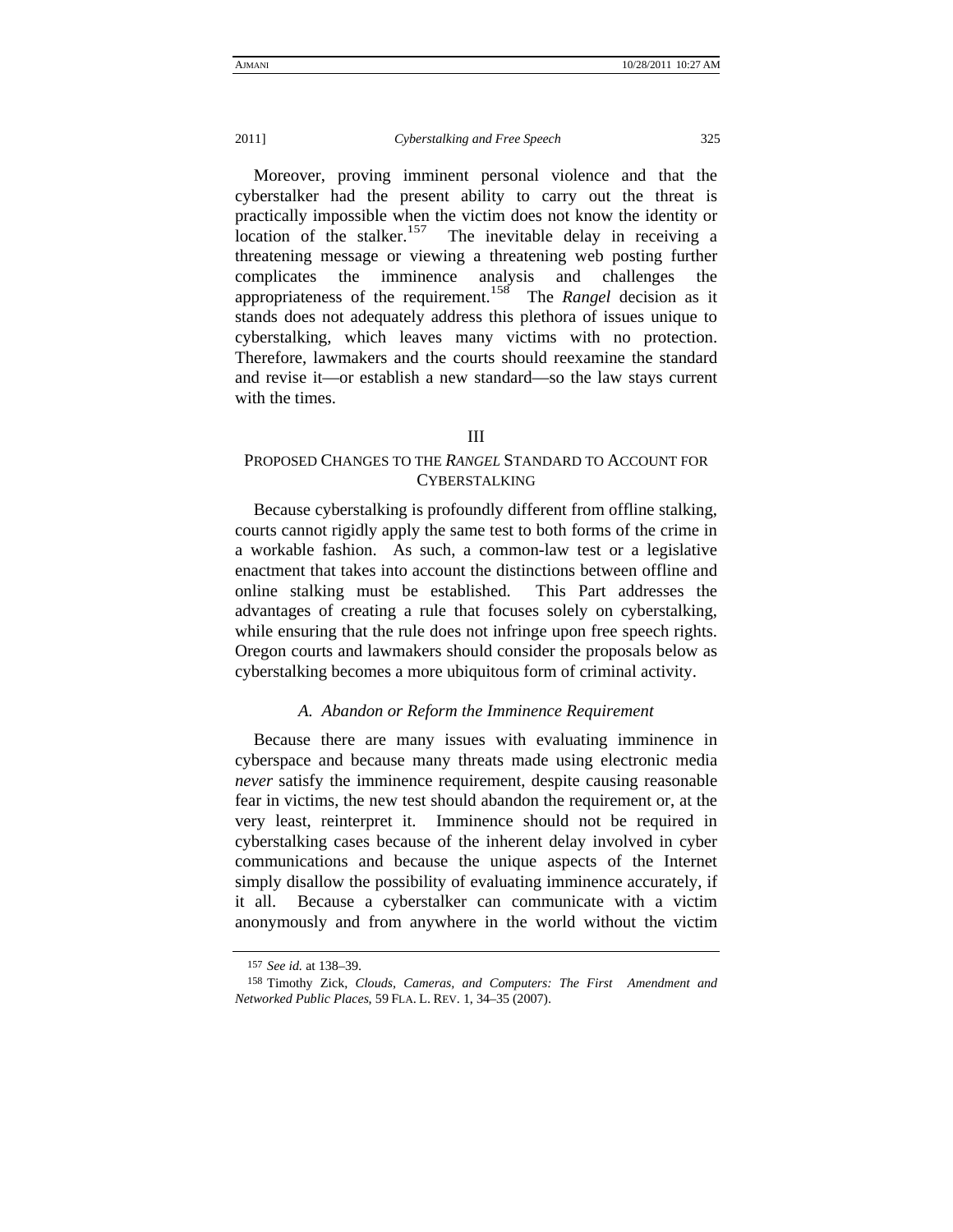being able to discover this critical information, the victim simply cannot evaluate how imminent the risk of personal violence truly is. The obstacle involved in assessing imminence online places a tremendous burden on victims—a burden that is very difficult to prove. 159

In addition, in the cyberstalking context, there is always the risk that the stalker could carry out the threat before the victim has a chance to view the threat.<sup>160</sup> This indicates a disconnect between the imminence requirement (and the *Rangel* standard more generally) and stalking that is committed online. Because the imminence requirement is unworkable in cyberspace, many victims cannot meet their burden of proving imminent fear despite that their fear may be reasonable. As a result of being unable to prove imminent fear, cyberstalking victims are often left with no legal recourse whatsoever, while cyberstalkers can continue their destructive behavior using the Internet loophole to escape liability. The requirement that cyberstalking victims prove that their fear was imminent should thus be eliminated.

If, however, courts retain the imminence requirement in the cyberstalking context, they must reinterpret the meaning of "imminence." Specifically, the standard would have to address the inherent delay between the moment that the cyberstalker sends or posts the injurious message and the moment when the victim finally views the message.<sup>161</sup> To meet such a standard, the victim would have to prove a reasonable fear of imminent personal violence *after* he or she viewed the frightening speech—rather than at the time when the alleged cyberstalker sent the message or made the web posting.<sup>162</sup> This modification would help to close the gap between the cyberstalker's initial threat and the victim's viewing of the threat thereby reducing the strenuous burden on victims to prove imminent fear at a time when they potentially did not even know that a threat existed. This reinterpretation, however, would likely not address how the difficulties in ascertaining imminence in cyberspace are

<sup>159</sup> *See* Cronan, *supra* note 1, at 428 (discussing how the imminence requirement in incitement cases "does not work with the vast majority of Internet communications").

<sup>160</sup> *See id.* at 450 (discussing how the imminence requirement for incitement is rarely met in cyber incitement cases as "a time delay prevents words from being heard often until well after they are spoken").

<sup>161</sup> *See id.* at 456 (asserting that the imminence requirement in cases of cyber-incitement must be reinterpreted to recognize that "[t]he lawless action targeted by the Court occurs after the words are heard, not after they are spoken").

<sup>162</sup> *See id.*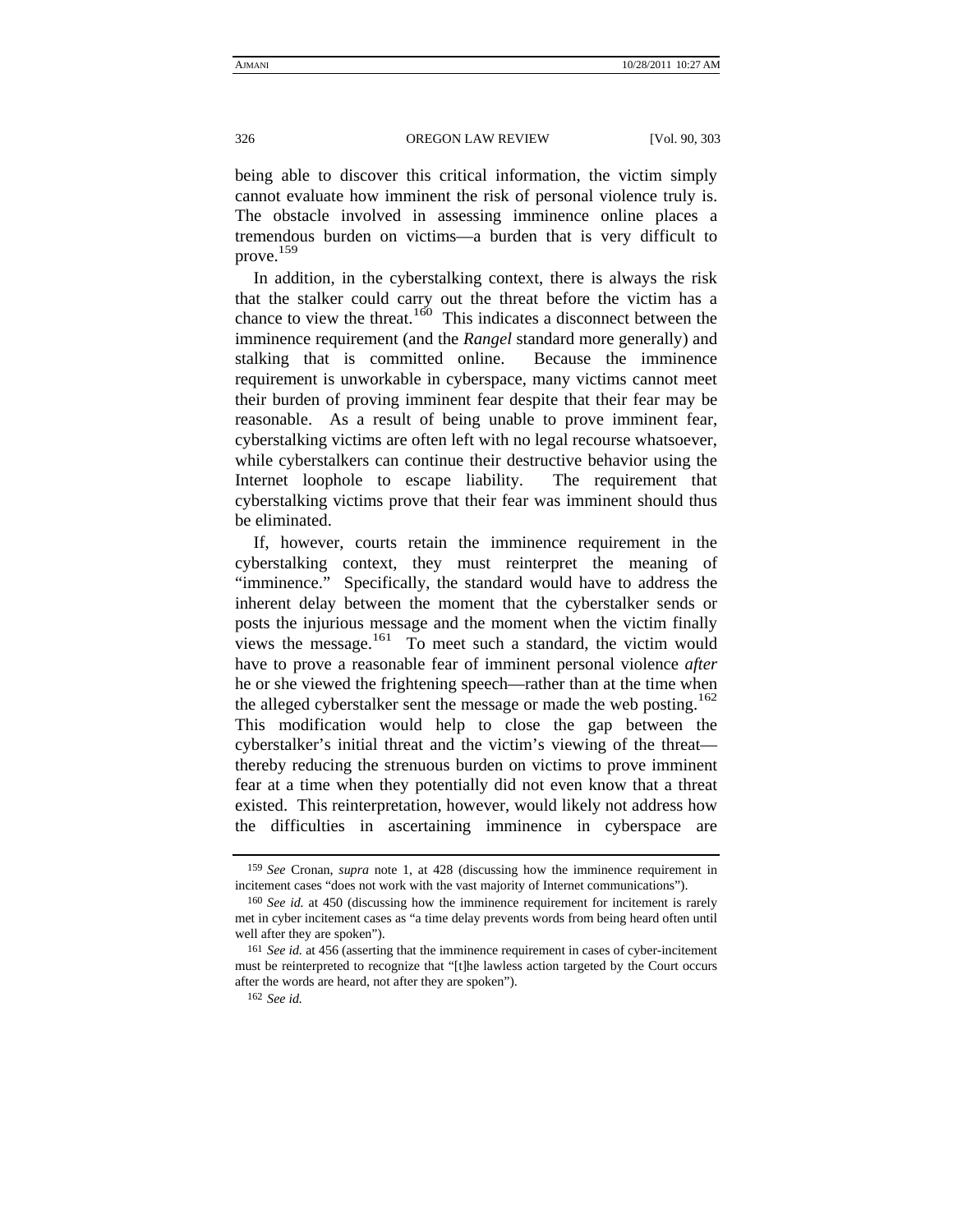exacerbated when individuals do not know the identity of the cyberstalker or the location from which the communication is being made.

## *B. Renounce the Credible Threat Requirement*

Because the credible threat requirement often denies protection to cyberstalking victims even when their fear is reasonable, many scholars argue that cyberstalking laws should not require a credible threat.<sup>163</sup> Rather, the scholars argue that the laws should focus more on whether it is reasonable for the victim to feel fear for his or her safety based on the cyberstalker's behavior.<sup>164</sup> While the *Rangel* rule and ORS 163.732 do measure fear based on a reasonable person standard,<sup>165</sup> the credible threat requirement is highly burdensome on cyberstalking victims, is unworkable in most cases, and allows cyberstalkers to avoid liability. Therefore, the new standard should not require a credible threat but should focus on whether the victim's fear is reasonable, given the context.

At least ten states have enacted statutes specific to cyberstalking, or have amended state laws, to address the problems with the credible threat requirement.<sup>166</sup> For example, the Iowa legislature amended its stalking statute in 1994 to nullify the credible threat requirement for the crime of stalking.<sup>167</sup> The standard that the Iowa Legislature implemented sought to "criminalize[] a 'course of conduct' that may or may not include threats."<sup>168</sup> The legislature made a significant point of recognizing that victims of stalking can still experience reasonable fear even if expressive communications do not contain an overt threat, and even if the stalker does not have an apparent ability to carry out a threat. $169$ 

Also, the State of Washington has two separate statutes for offline and online stalking—neither of which contain a credible threat requirement; rather, they both espouse a reasonable person

<sup>163</sup> *See, e.g.*, Goodno, *supra* note 6, at 139–40; Merschman, *supra* note 133, at 267–68; Mishler, *supra* note 105, at 121–22.

<sup>164</sup> *See, e.g.*, Goodno, *supra* note 6, at 140.

<sup>165</sup> OR. REV. STAT. § 163.732 (2003); State v. Rangel, 328 Or. 294, 300–01, 977 P.2d 379, 383 (1999).

<sup>166</sup> *See* Goodno, *supra* note 6, at 144–45.

<sup>167</sup> State v. Limbrecht, 600 N.W.2d 316, 319 (Iowa 1999).

<sup>168</sup> *Id.*

<sup>169</sup> *Id.*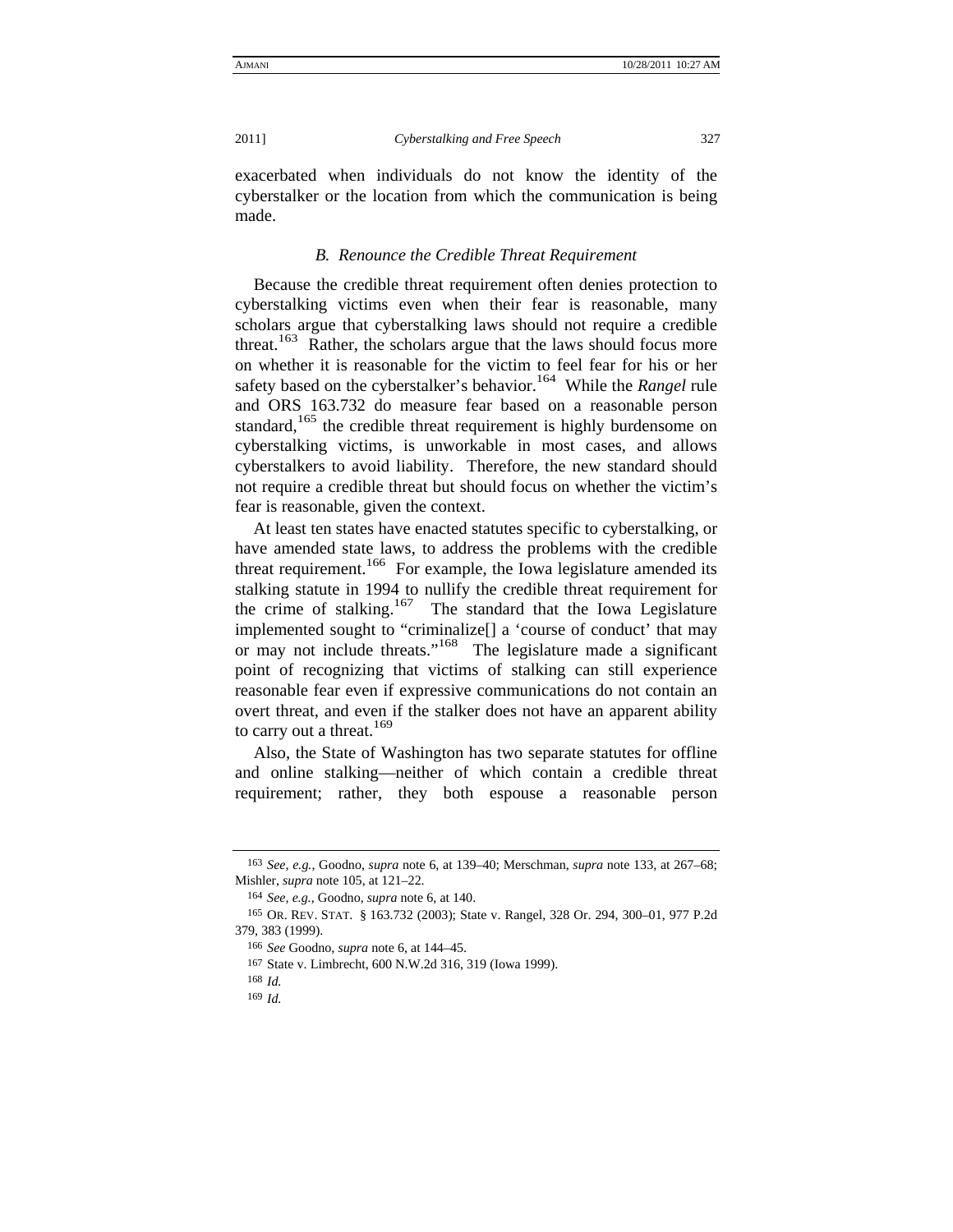standard.<sup>170</sup> Also, Florida's anti-stalking law is similar to Washington's in that it does not contain a credible threat.<sup>171</sup> describing why the legislature amended its general stalking law (which includes offline and online stalking), a Florida district court stated that the "statute was 'designed to protect women from being harassed . . . by ensuring that victims did not have to be injured or threatened with death before stopping a stalker's harassment."<sup>172</sup> These statutes tend to be more effective in ensuring that victims receive a legal remedy when their fear is reasonable and that cyberstalkers are held accountable.<sup>173</sup>

## *C. Specifically Address the Distinctive Characteristics of the Internet*

Third, the cyberstalking rule should specifically recognize the distinctive features of the Internet that make cyberstalking especially frightening. The State of Washington's cyberstalking statute is one of the most effective cyberstalking statutes in this regard, as it includes provisions regarding anonymity, repetitious communications, and third-party communications.<sup>174</sup> In addition, the statute states that "'[e]lectronic communication' includes, but is not limited to, electronic mail, [I]nternet-based communications, pager service, and electronic text messaging."175 This broader language combined with the provision that allows for third-party electronic communications<sup>176</sup> is preferable because it likely enables prosecutors to charge cyberstalkers who stalk by inciting third parties.<sup>177</sup>

Furthermore, the Washington statute addresses the issues of delayed receipt of an intimidating communication and ambiguity as to the location of the offense by providing, "Any offense committed under this section may be deemed to have been committed either at the place from which the communication was made or at the place where the communication was received."<sup>178</sup> Such a provision is

<sup>170</sup> WASH. REV. CODE ANN. § 9A.46.110 (West 2009) (offline stalking statute); WASH. REV. CODE ANN. § 9.61.260 (West 2010) (cyberstalking statute).

<sup>171</sup> Goodno, *supra* note 6, at 145.

<sup>172</sup> *Id.*

<sup>173</sup> *See id.* at 139–40.

<sup>174</sup> WASH. REV. CODE ANN. § 9.61.260. *See* Goodno, *supra* note 6, at 144, 146 (urging other states to follow Washington's example and discussing how Washington is one of three states that likely addresses all of the differences between offline and online stalking).

<sup>175</sup> *Id.* § 9.61.260(5).

<sup>176</sup> *Id.* § 9.61.260(1).

<sup>177</sup> *See* Goodno, *supra* note 6, at 146.

<sup>178</sup> WASH. REV. CODE ANN. § 9.61.260(4).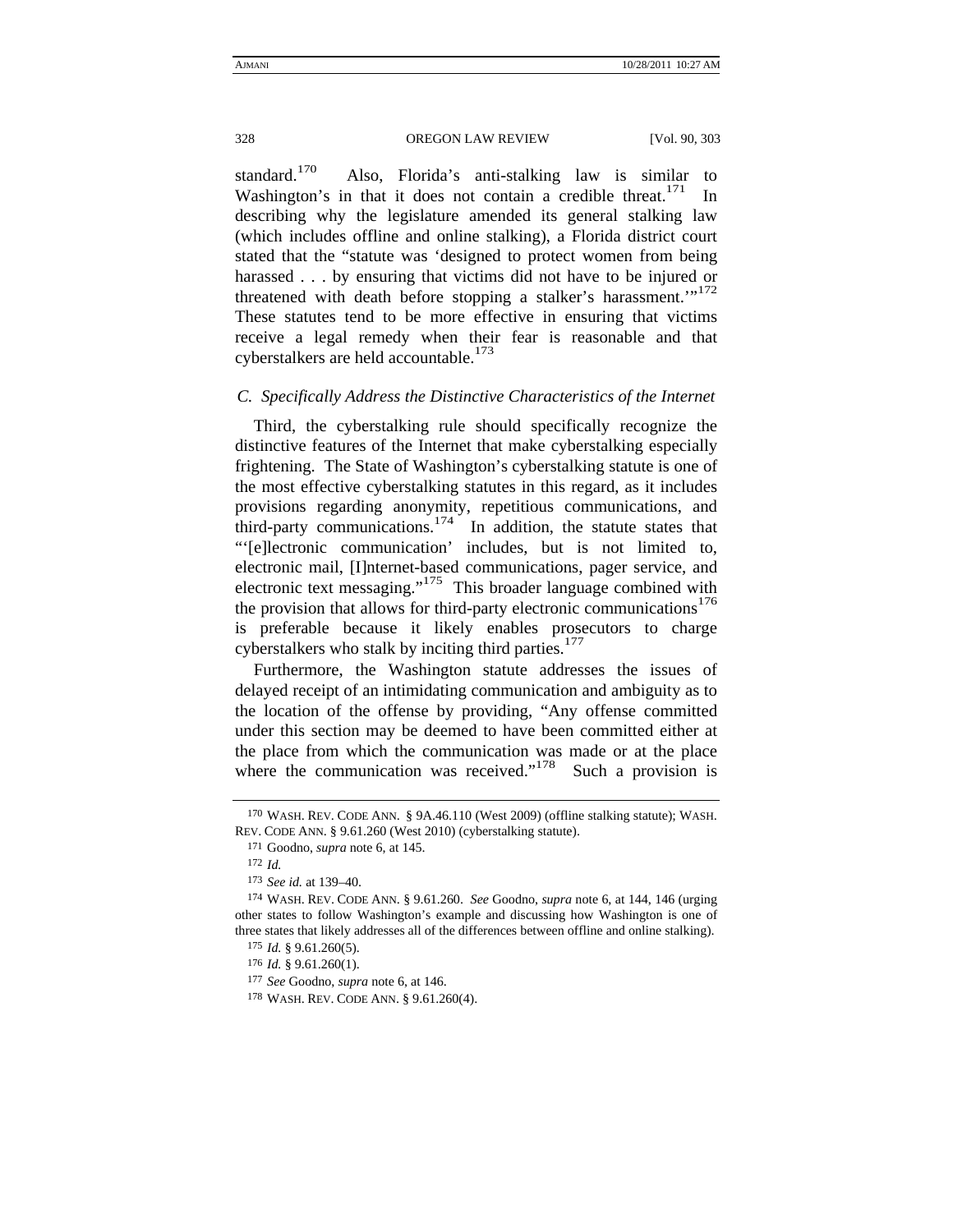important because it recognizes the difficulty involved in requiring victims to prove reasonable fear at a time when they may not have known about the communication's existence. In addition, the provision allows for flexibility in regards to the jurisdiction in which prosecutors can charge suspects.

The State of Illinois also has a distinct cyberstalking statute that addresses the specific characteristics of the Internet and does not have a credible threat requirement.<sup>179</sup> The statute also has an explicit provision relating to incitement of third parties and webpages devoted to harming a certain individual.<sup>180</sup> The provision states, in part, that a person commits cyberstalking when he or she "creates and maintains [a] ... we bpage which is accessible to one or more third parties" in order to place the victim in fear, threaten the victim, or solicit third parties to stalk the victim."<sup>181</sup> This provision of Illinois' statute is significant because it addresses, in detail, the various ways in which cyberstalkers can use websites to carry out their mission of controlling and harming victims.

The proposed cyberstalking law for Oregon should parallel much of Washington's cyberstalking statute and incorporate a section similar to the provision in Illinois' cyberstalking statute that prohibits the use of webpages to stalk individuals. Specifically, the statute should apply to anonymous and repetitious communications as well as to communications made to the target of the stalking and to third parties. In addition, there should be a provision explicitly stating that the offense of cyberstalking can be committed at either the place where the communication was made or the place where the communication was received. Furthermore, the definition of "electronic communications" should explicitly include communications made to third parties on websites and web postings. Specifically, Oregon's law should proscribe threats made on a webpage, language on a webpage that would place a reasonable person in the victim's situation in fear, and language inciting thirdparty visitors to the website to stalk the victim. Such a provision will ensure that Oregon law recognizes how websites centered around stalking individuals can be a form of cyberstalking, even if the target of the stalking never receives the communication.

<sup>179</sup> 720 ILL. COMP. STAT. 5/12-7.5 (2010), *amended by* 2010 Ill. Legis. Serv. 96-1551 (West).

<sup>180</sup> *Id.* at 5/12-7.5(a-5).

<sup>181</sup> *Id.*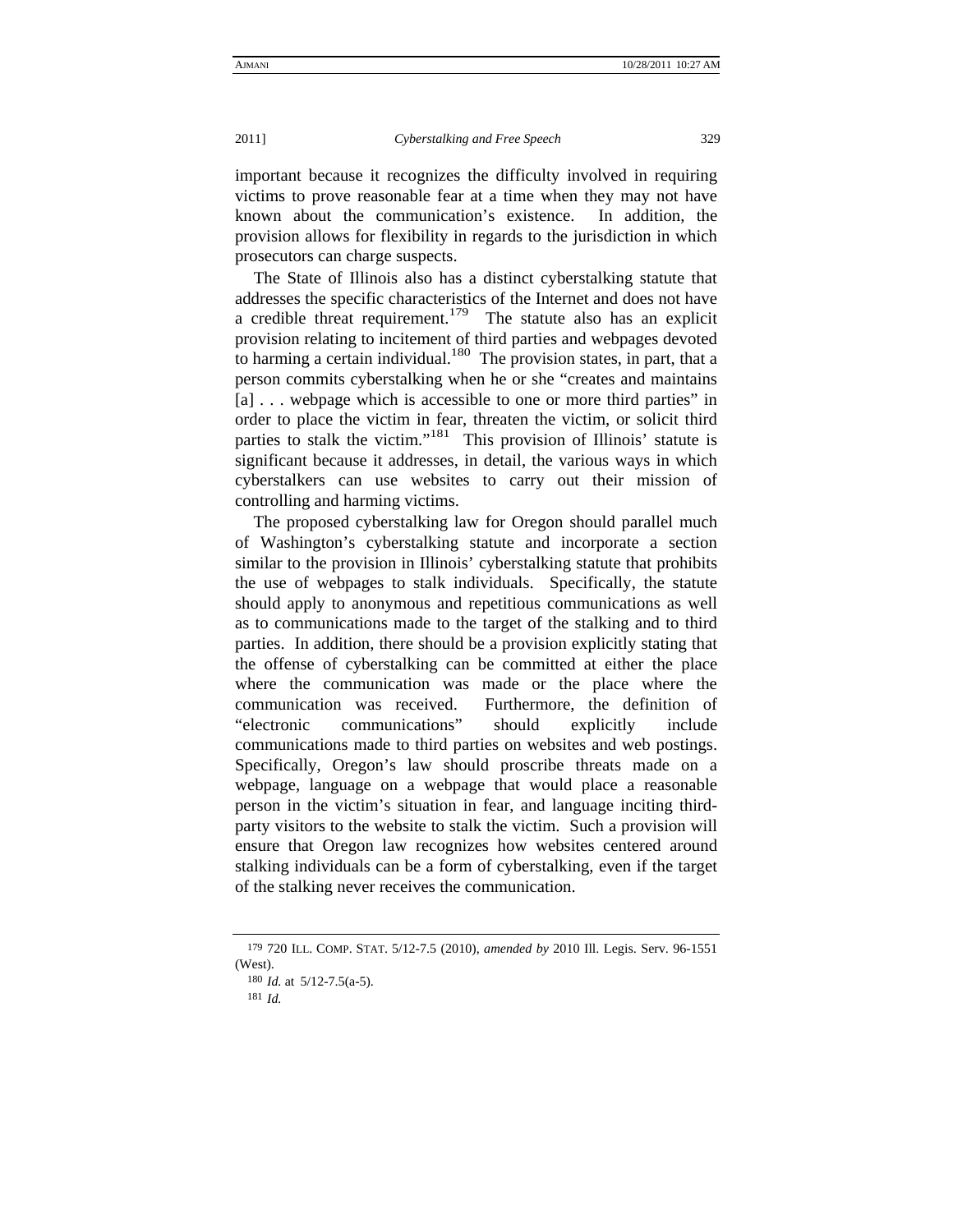The proposed cyberstalking statute would likely improve victims' overall ability to obtain a stalking protective order when victims truly need that type of safety measure in place. By replacing the credible threat and imminence requirements with the reasonable person standard, the proposed statute would lower victims' overall burden from one that is nearly impossible to satisfy to a burden that would be more fair, yet still demanding. In addition, the statute would reduce the likelihood of cyberstalkers escaping culpability through the Internet loophole by providing the State of Oregon with better tools to charge and prosecute suspected cyberstalkers.

#### *D. Constitutionality of the Proposed Standard*

In order to ensure that the proposed rule does not violate the free speech provisions of the Oregon and federal constitutions, the rule should criminalize only conduct where the suspect "intentionally" or "willfully" intimidates, alarms, frightens, etc., another person.<sup>182</sup> In addition, it is imperative that the proposed statute should address the "time, place, and manner" of electronic communications. Courts often use this doctrine to uphold statutes that restrict speech by addressing an unreasonable time, place, or manner of expressive conduct—this ensures that the government is not prohibiting speech based on a disapproval of the views expressed (the speech's "content"), which would be unconstitutional in most cases.<sup>183</sup>

Oregon courts follow the time, place, and manner doctrine.<sup>184</sup> The Oregon version of the doctrine requires that laws that regulate expression based on the time, place, or manner of speech must contain language defining some adverse effect of the speech that the legislative body intends to prevent.185 For example, in *City of Portland v. Ayers*, the Oregon Court of Appeals upheld a noise ordinance that banned the operation of any sound production device used: (1)"'in such a manner as to cause a noise disturbance,'" (2) "between the hours of 10:00 p.m. and 7:00 a.m." and is "plainly" audible"' within a dwelling that is not the source of the sound, or (3)

<sup>182</sup> *See* Goodno, *supra* note 6, at 155.

<sup>183</sup> Gene Barton, *Taking a Byte out of Crime: E-mail Harassment and the Inefficacy of Existing Law*, 70 WASH. L. REV. 465, 482 (1995).

<sup>184</sup> *See generally* Moser v. Frohnmayer, 112 Or. App. 226, 229–31, 829 P.2d 84, 85–86 (1992) (discussing how only content-neutral time, place, and manner regulations that focus on prohibited effects of speech are constitutionally sound), *aff'd*, 315 Or. 372, 845 P.2d 1284 (1993).

<sup>185</sup> City of Portland v. Tidyman, 306 Or. 174, 191, 759 P.2d 242, 251 (1988).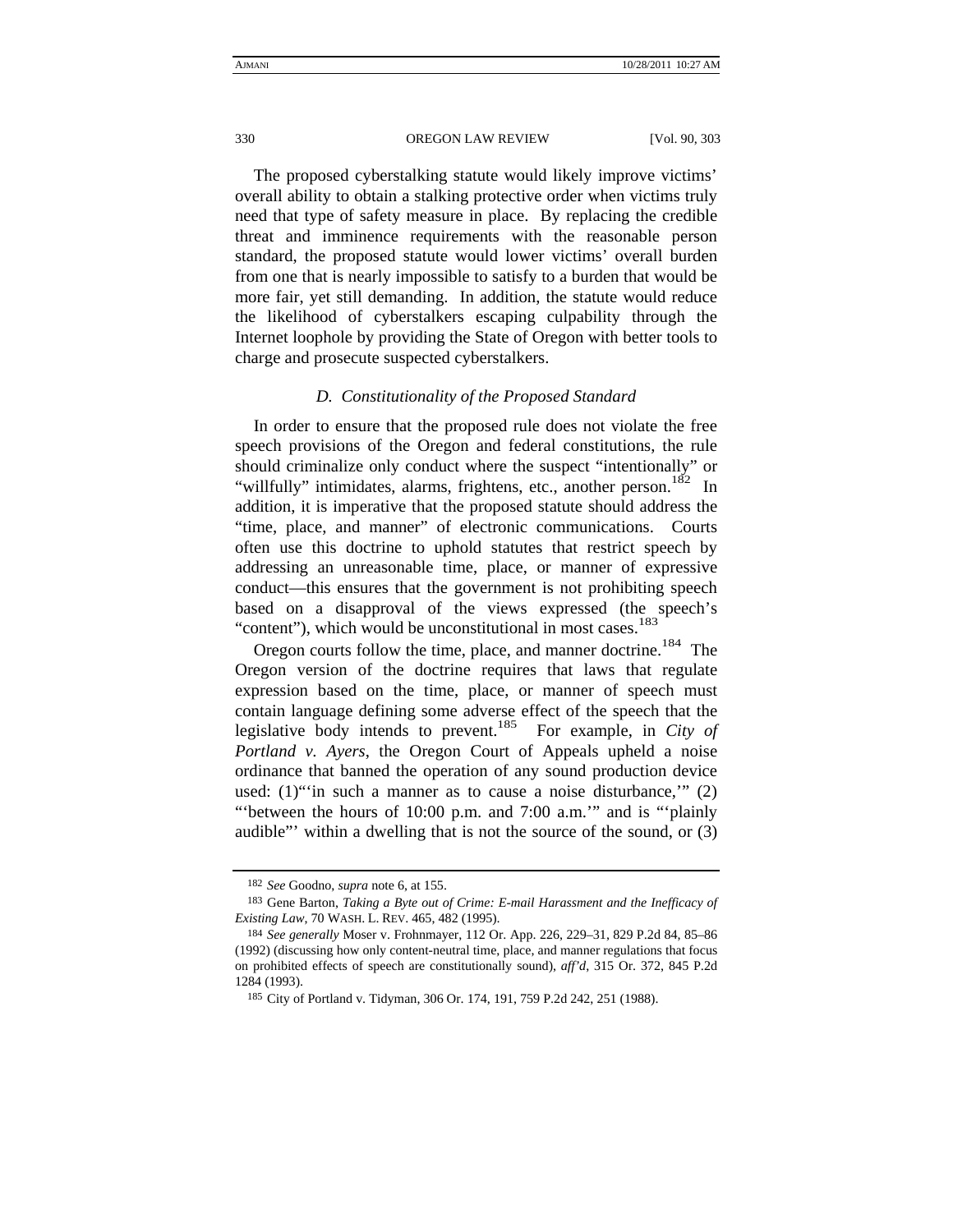on public property and is "'plainly audible'" fifty feet or more from the device.<sup>186</sup>

The court held, in part, that because the ordinance regulated the time, place, and manner of expression with the goal of curbing an "invasive effect" of expression—noise disturbance—and not the content of the expression, the ordinance did not violate article 1, section 8 of the Oregon Constitution.<sup>187</sup> In contrast, in *City of Portland v. Tidyman*, the Oregon Supreme Court held that a public nuisance ordinance regulating the locations of "adult businesses" violated article 1, section 8 because the ordinance did not adequately specify the adverse effects of the potentially obscene expression.<sup>188</sup> The City argued that adult bookstores contributed to "blight" and affected the "quality and stability" of neighborhoods, but the court asserted that the City's findings were conclusory and vague—and thus, unpersuasive.189 The court discussed how the ordinance did not adequately describe how the sale of "adult" materials led to a public "nuisance."<sup>190</sup> Therefore, the court concluded, the ordinance would have the effect of banning certain materials because of their *content* namely, their sexual nature.<sup>191</sup> Thus, the ordinance violated article 1, section 8.<sup>192</sup>

Also, legal scholars have assessed the constitutionality requirements of cyberstalking statutes by looking to court cases regarding telephonic harassment statutes because the two forms of criminal activity are similar.<sup>193</sup> For example, telephonic harassment statutes that ban anonymous, repeated, or late-night calls are all constitutional under the time, place, and manner doctrine as long as they satisfy other constitutional requirements.<sup>194</sup>

192 *Id.*

<sup>186</sup> City of Portland v. Ayers, 93 Or. App. 731, 733, 764 P.2d 556, 558 (1988) (quoting PORTLAND, OR. CITY CODE § 14.24.160 (1993)), *review denied*, 308 Or. 79 (1989).

<sup>187</sup> *Id.* at 735–36, 741, 764 P.2d at 559, 562 (internal quotation marks omitted).

<sup>188</sup> *Tidyman*, 306 Or. at 185–86, 190–91, 759 P.2d at 247-48, 250–51. The Oregon Constitution does not ban obscenity outright—unlike the U.S. Constitution and other state constitutions. State v. Henry, 302 Or. 510, 514–15, 525, 732 P.2d 9, 11, 17 (1987). Therefore, if an Oregon legislative body seeks to regulate obscenity, it must do so by addressing secondary effects of obscene materials that fall within the list of exceptions in *State v. Henry*. *Tidyman*, 306 Or. at 179–80, 759 P.2d at 244.

<sup>189</sup> *Tidyman*, 306 Or. at 184–85, 759 P.2d at 247.

<sup>190</sup> *Id.* at 185, 759 P.2d at 247–48.

<sup>191</sup> *Id.* at 185–86, 759 P.2d at 248.

<sup>193</sup> *E.g.*, Barton, *supra* note 183, at 481; Goodno, *supra* note 6, at 155.

<sup>194</sup> Barton, *supra* note 183, at 482.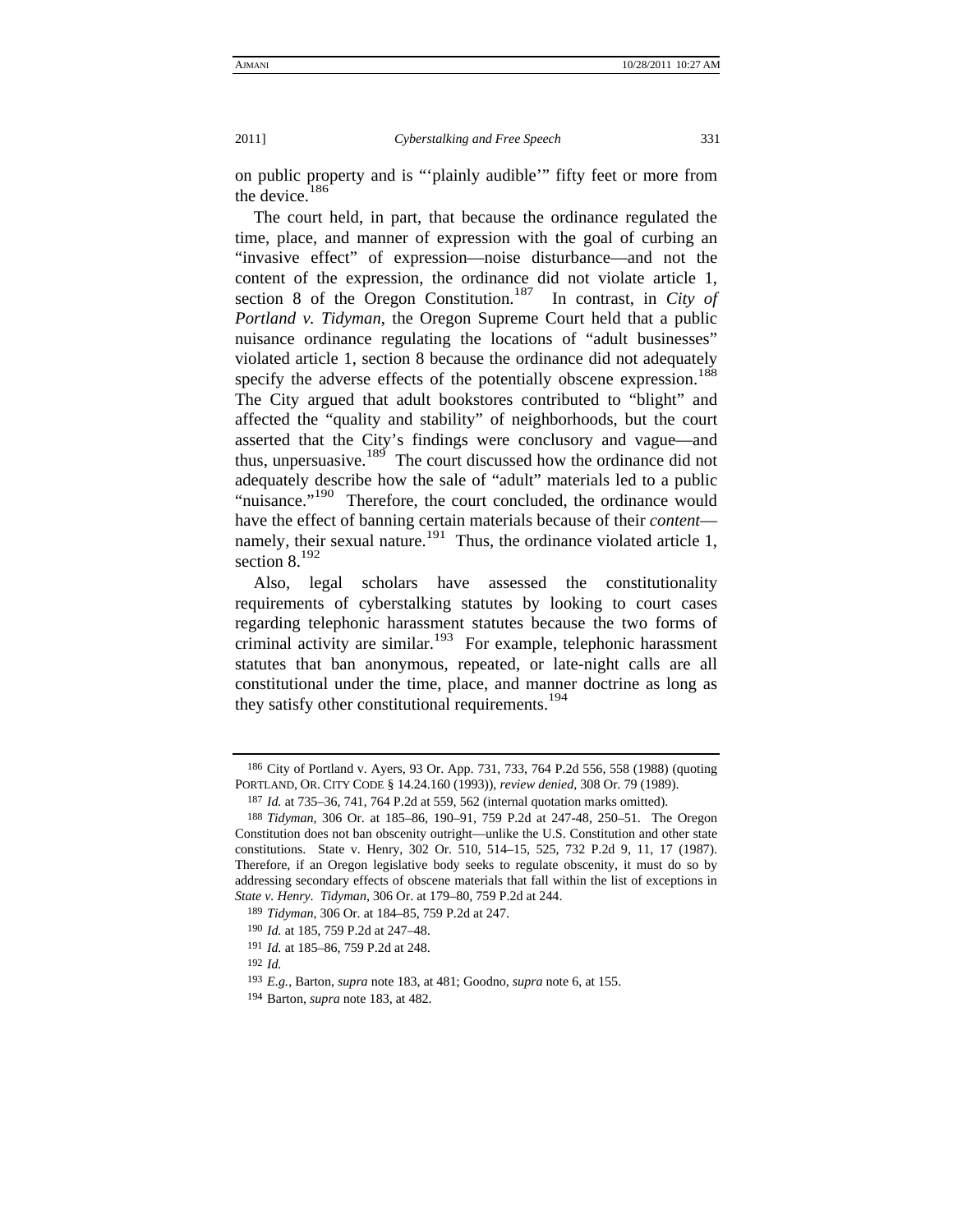To ensure constitutionality under article 1, section 8, the proposed cyberstalking law should be consistent with Oregon's time, place, and manner jurisprudence. Specifically, the law must explicitly describe the secondary effects of cyberstalking and how stalking conducted on the Internet can cause more fear in victims than offline stalking can.<sup>195</sup> The secondary effects that the proposed cyberstalking law should address should be repeated and unwanted contacts and the *fear* that those contacts produce. This provision would likely be consistent with the court's analysis in *Rangel,* in which the court stated that ORS 163.732 is aimed at curbing "forbidden effects"—"repeated and unwanted contacts."<sup>196</sup>

Also, the proposed cyberstalking law should explicitly detail the "manner"<sup>197</sup> of expression that it seeks to proscribe in order to achieve the goal of thwarting repeated, unwanted contacts and reasonable fear. Meaning, for example, the law should include language banning, at the very least, "e-mail bombs" and anonymous messages based on the evidence that anonymity and e-mail bombs increase fear in stalking victims.<sup>198</sup>

Finally, the proposed cyberstalking statute should contain a provision stating that it "does not include 'constitutionally protected activity,' including, but not limited to 'picketing and organized protests."<sup>199</sup> In sum, as long as the cyberstalking statute requires "intent" or "willingness" as its culpability level; focuses on the manner of electronic communications, including a detailed description of the adverse effects of stalking conducted on the Internet; and has a provision excluding constitutionally protected activity, the proposed rule should likely be constitutional. $^{200}$ 

<sup>195</sup> *See Tidyman*, 306 Or. at 185–86, 759 P.2d 242, 247–48 (discussing how the ordinance at issue did not specifically address the adverse effects that the City wished to prevent, which contributed to the court's decision that the ordinance was unconstitutional).

<sup>196</sup> *See* State v. Rangel, 328 Or. 294, 299, 977 P.2d 379, 382 (1999) (discussing how the criminal stalking statute was directed to the "forbidden effects" of expression).

<sup>197</sup> The "time" and "place" pieces of the time, place, and manner doctrine are not relevant to this analysis.

<sup>198</sup> This type of language would be similar to the Washington cyberstalking statute. *See* WASH. REV. CODE ANN. § 9.61.260 (West 2010) (criminalizing repetitious anonymous messages).

<sup>199</sup> Goodno, *supra* note 6, at 155.

<sup>200</sup> Barton, *supra* note 183, at 481–83; Goodno, *supra* note 6, at 155.